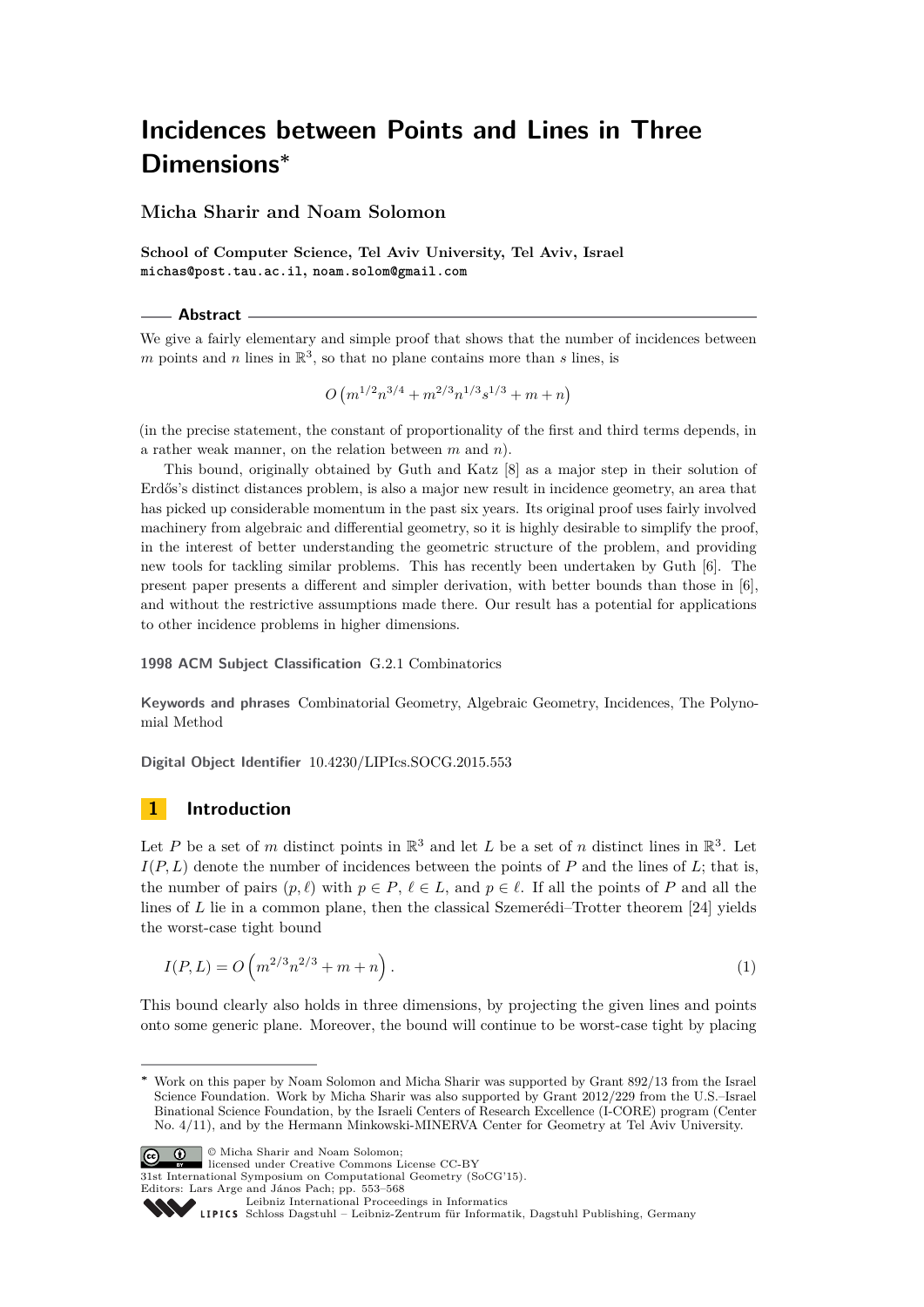all the points and lines in a common plane, in a configuration that yields the planar lower bound.

In the 2010 groundbreaking paper of Guth and Katz [\[8\]](#page-14-0), an improved bound has been derived for  $I(P, L)$ , for a set P of m points and a set L of n lines in  $\mathbb{R}^3$ , provided that not too many lines of  $L$  lie in a common plane. Specifically, they showed:<sup>[1](#page-1-0)</sup>

 $\triangleright$  **Theorem 1** (Guth and Katz [\[8\]](#page-14-0)). Let P be a set of m distinct points and L a set of n *distinct lines in*  $\mathbb{R}^3$ , and let  $s \leq n$  be a parameter, such that no plane contains more than s *lines of L. Then*

$$
I(P, L) = O\left(m^{1/2}n^{3/4} + m^{2/3}n^{1/3}s^{1/3} + m + n\right).
$$

This bound was a major step in the derivation of the main result of [\[8\]](#page-14-0), which was to prove an almost-linear lower bound on the number of distinct distances determined by any finite set of points in the plane, a classical problem posed by Erdős in 1946 [\[5\]](#page-14-3). Their proof uses several nontrivial tools from algebraic and differential geometry, most notably the Cayley–Salmon theorem on osculating lines to algebraic surfaces in  $\mathbb{R}^3$ , and additional properties of ruled surfaces. All this machinery comes on top of the main innovation of Guth and Katz, the introduction of the *polynomial partitioning technique*; see below.

In this paper, we provide a simple derivation of this bound, which bypasses most of the techniques from algebraic geometry that are used in the original proof. A recent related study by Guth [\[6\]](#page-14-1) provides another simpler derivation of a similar bound, but (a) the bound obtained in [\[6\]](#page-14-1) is slightly worse, involving extra factors of the form  $m^{\varepsilon}$ , for any  $\varepsilon > 0$ , and (b) the assumptions there are stronger, namely that no algebraic surface of degree at most  $c$ <sup>*ε*</sup>, a (potentially large) constant that depends on  $\varepsilon$ , contains more than *s* lines of *L* (in fact, Guth considers in [\[6\]](#page-14-1) only the case  $s = \sqrt{n}$ . It should be noted, though, that Guth also manages to derive a (slightly weaker but still) near-linear lower bound on the number of distinct distances.

As in the classical work of Guth and Katz [\[8\]](#page-14-0), and in the follow-up study of Guth [\[6\]](#page-14-1), here too we use the polynomial partitioning method, as pioneered in [\[8\]](#page-14-0). The main difference between our approach and those of  $[6, 8]$  $[6, 8]$  $[6, 8]$  is the choice of the degree of the partitioning polynomial. Whereas Guth and Katz [\[8\]](#page-14-0) choose a large degree, and Guth [\[6\]](#page-14-1) chooses a constant degree, we choose an intermediate degree. This reaps many benefits from both the high-degree and the constant-degree approaches, and pays a small price in the bound (albeit much better than in [\[6\]](#page-14-1)). Specifically, our main result is a simple and fairly elementary derivation of the following result.

<span id="page-1-3"></span> $\blacktriangleright$  **Theorem 2.** Let P be a set of m distinct points and L a set of n distinct lines in  $\mathbb{R}^3$ , and *let*  $s \leq n$  *be a parameter, such that no plane contains more than s lines of*  $L$ *. Then* 

<span id="page-1-2"></span><span id="page-1-1"></span>
$$
I(P, L) \le A_{m,n} \left( m^{1/2} n^{3/4} + m \right) + B \left( m^{2/3} n^{1/3} s^{1/3} + n \right), \tag{2}
$$

*where B is an absolute constant, and, for another suitable absolute constant*  $b > 1$ ,

$$
A_{m,n} = O\left(b^{\frac{\log(m^2 n)}{\log(n^3/m^2)}}\right), \quad \text{for } m \le n^{3/2}, \quad \text{and} \quad O\left(b^{\frac{\log(m^3/n^4)}{\log(m^2/n^3)}}\right), \quad \text{for } m \ge n^{3/2}. \tag{3}
$$

<span id="page-1-0"></span><sup>1</sup> We skip over certain subtleties in their bound: They also assume that no *regulus* contains more than *s* input lines, but then they are able also to bound the number of intersection points of the lines. Moreover, if one also assumes that each point is incident to at least three lines then the term *m* in the bound can be dropped.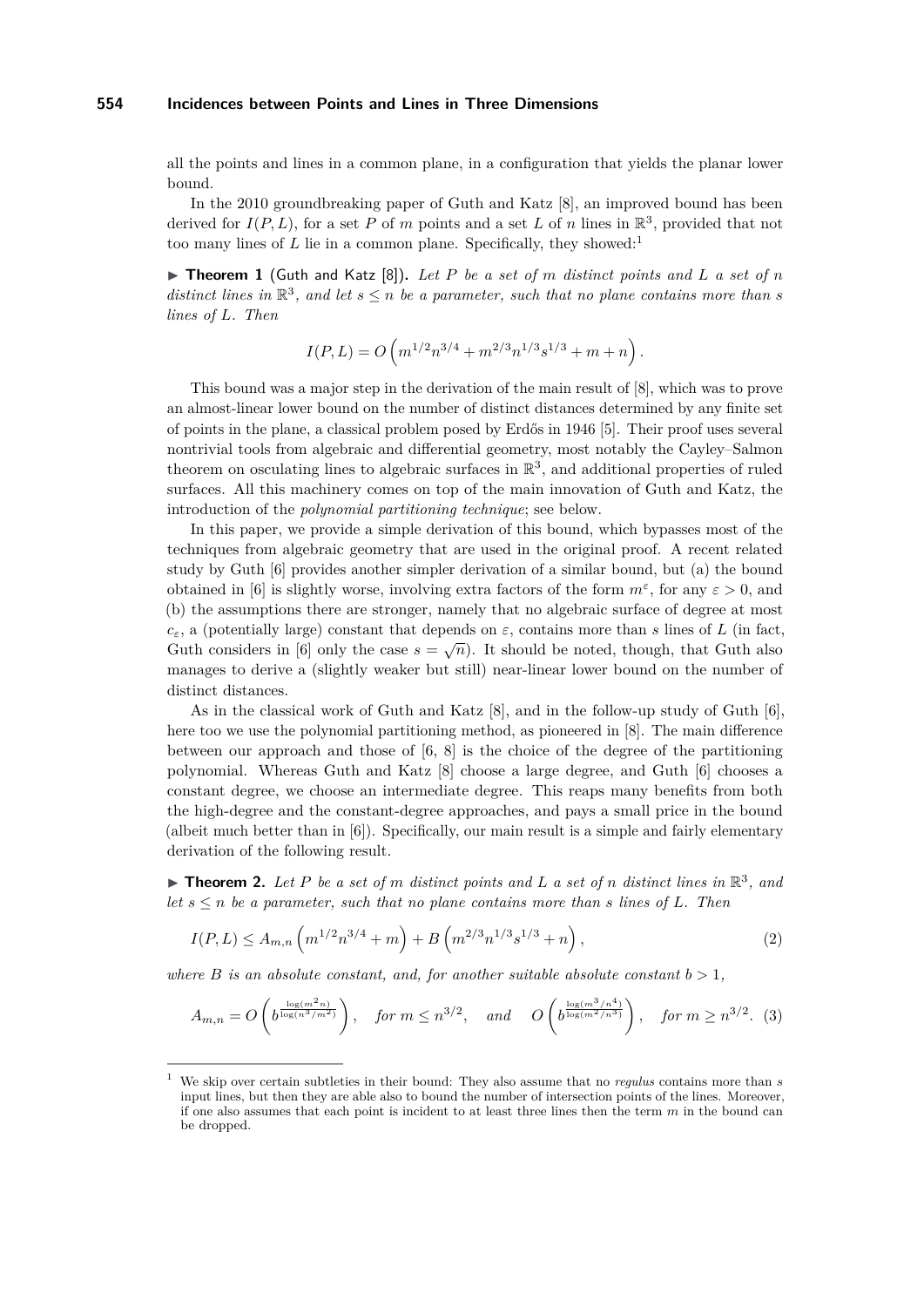- **► Remarks. 1.** Only the range  $\sqrt{n} \leq m \leq n^2$  is of interest; outside this range, regardless of the dimension of the ambient space, we have the well known and trivial upper bound  $O(m+n)$ .
- 2. The term  $m^{2/3}n^{1/3}s^{1/3}$  comes from the planar Szemerédi–Trotter bound [\(1\)](#page-0-0), and is unavoidable, as it can be attained if we densely "pack" points and lines into planes, in patterns that realize the bound in [\(1\)](#page-0-0).
- **3.** Ignoring this term and the term *n* (needed only to cater to the case  $m \ll n^{1/2}$ ), the two terms  $m^{1/2}n^{3/4}$  and *m* "compete" for dominance; the former dominates when  $m \leq n^{3/2}$ and the latter when  $m \geq n^{3/2}$ . Thus the bound in [\(2\)](#page-1-1) is qualitatively different within these two ranges.
- **4.** The threshold  $m = n^{3/2}$  also arises in the related problem of *joints* (points incident to at least three non-coplanar lines) in a set of *n* lines in 3-space; see [\[7\]](#page-14-4).

A concise rephrasing of the bound in [\(2\)](#page-1-1) and [\(3\)](#page-1-2) is as follows. We partition each of the ranges  $m \leq n^{3/2}, m > n^{3/2}$  into a sequence of subranges  $n^{\alpha_{j-1}} < m \leq n^{\alpha_j}, j = 0, 1, \ldots$  (for  $m \leq n^{3/2}$ , or  $n^{\alpha_{j-1}} > m \geq n^{\alpha_j}$ ,  $j = 0, 1, \ldots$  (for  $m \geq n^{3/2}$ ), so that within each range the bound asserted in the theorem holds for some fixed constant of proportionality (denoted as  $A_{m,n}$  in the bound), where these constants grow, exponentially in *j*, as prescribed in [\(3\)](#page-1-2), as *m* approaches  $n^{3/2}$  (from either side). Informally, if we keep *m* "sufficiently away" from  $n^{3/2}$ , the bound in [\(2\)](#page-1-1) holds with a fixed constant of proportionality. Handling the "border range"  $m \approx n^{3/2}$  is also fairly straightforward, although, to bypass the exponential growth of the constant of proportionality, it results in a slightly different bound; see below for details.

Our proof is elementary to the extent that, among other things, it avoids any explicit handling of *singular* and *flat* points on the zero set of the partitioning polynomial. While these notions are relatively easy to handle in three dimensions (see, e.g., [\[4,](#page-14-5) [7\]](#page-14-4)), they become more complex notions in higher dimensions (as witnessed, for example, in our companion work on the four-dimensional setting [\[19\]](#page-14-6)), making proofs based on them harder to extend.

Additional merits and features of our analysis are discussed in detail in the concluding section. In a nutshell, the main merits are:

- **(i)** We use two separate partitioning polynomials. The first one is of "high" degree, and is used to prune away some points and lines, and to establish useful properties of the surviving points and lines. The second partitioning step, using a polynomial of "low" degree, is then applied, from scratch, to the surviving input, exploiting the properties established in the first step. This idea seems to have a potential for further applications  $(as in [19]).$  $(as in [19]).$  $(as in [19]).$
- **(ii)** Because of the way we use the polynomial partitioning technique, we need induction to handle incidences within the cells of the second partition. One of the nontrivial achievements of our technique is the ability to retain the "planar" term  $O(m^{2/3}n^{1/3}s^{1/3})$ in the bound in [\(2\)](#page-1-1) through the inductive process. Without such care, this term does not "pass well" through the induction, which has been a sore issue in several recent works on related problems (see [\[16,](#page-14-7) [17,](#page-14-8) [18\]](#page-14-9)). This is one of the main reasons for using two separate partitioning steps.

## **Background**

Incidence problems have been a major topic in combinatorial and computational geometry for the past thirty years, starting with the aforementioned Szemerédi-Trotter bound [\[24\]](#page-14-2) back in 1983. Several techniques, interesting in their own right, have been developed, or adapted, for the analysis of incidences, including the crossing-lemma technique of Székely [\[23\]](#page-14-10), and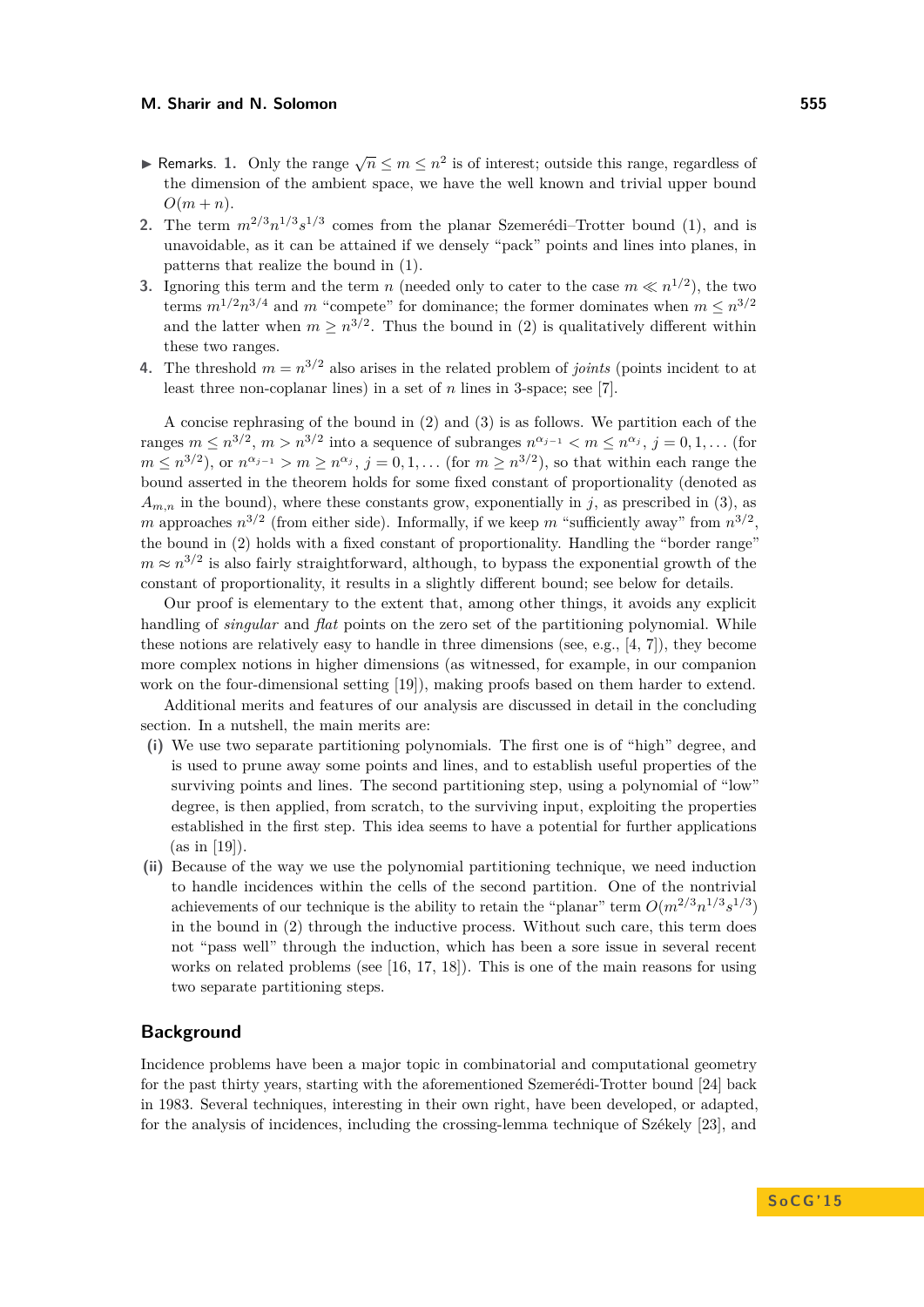the use of cuttings as a divide-and-conquer mechanism (e.g., see [\[2\]](#page-14-11)). Connections with range searching and related algorithmic problems in computational geometry have also been noted, and studies of the Kakeya problem (see, e.g., [\[25\]](#page-15-1)) indicate the connection between this problem and incidence problems. See Pach and Sharir [\[13\]](#page-14-12) for a comprehensive (albeit a bit outdated) survey of the topic.

The landscape of incidence geometry has dramatically changed in the past six years, due to the infusion, in two groundbreaking papers by Guth and Katz [\[7,](#page-14-4) [8\]](#page-14-0), of new tools and techniques drawn from algebraic geometry. Although their two direct goals have been to obtain a tight upper bound on the number of joints in a set of lines in three dimensions [\[7\]](#page-14-4), and a near-linear lower bound for the classical distinct distances problem of Erdős [\[8\]](#page-14-0), the new tools have quickly been recognized as useful for incidence bounds. See [\[4,](#page-14-5) [9,](#page-14-13) [10,](#page-14-14) [17,](#page-14-8) [22,](#page-14-15) [28,](#page-15-2) [29\]](#page-15-3) for a sample of recent works on incidence problems that use the new algebraic machinery.

The simplest instances of incidence problems involve points and lines, tackled by Szemerédi and Trotter in the plane [\[24\]](#page-14-2), and by Guth and Katz in three dimensions [\[8\]](#page-14-0). Other recent studies on incidence problems include incidences between points and lines in four dimensions (Sharir and Solomon [\[18,](#page-14-9) [19\]](#page-14-6)), and incidences between points and circles in three dimensions (Sharir, Sheffer and Zahl [\[17\]](#page-14-8)), not to mention incidences with higher-dimensional surfaces, such as in [\[1,](#page-14-16) [9,](#page-14-13) [22,](#page-14-15) [28,](#page-15-2) [29\]](#page-15-3). In a companion paper (with Sheffer) [\[16\]](#page-14-7), we study the general case of incidences between points and curves in any dimension, and derive reasonably sharp bounds (albeit weaker in several respects than the one derived here).

The fact that tools from algebraic geometry form the major key for successful solution of difficult problems in combinatorial geometry, has lead to intensive research of the new tools, aiming to extend them and to find new applications. A major purpose of this study, as well as of Guth [\[6\]](#page-14-1), is to show that one can still tackle successfully the problems using less heavy algebraic machinery. This offers a new, simplified, and more elementary approach, which we expect to prove potent for other applications too, such as those just mentioned. Looking for simpler, yet effective techniques that would be easier to extend to more involved contexts (such as incidences in higher dimensions) has been our main motivation for this study. See the concluding section for further discussion.

# **2 Proof of Theorem [2](#page-1-3)**

The proof proceeds by induction on  $m$ . As already mentioned, the bound in  $(2)$  is qualitatively different in the two ranges  $m \leq n^{3/2}$  and  $m \geq n^{3/2}$ . The analysis bifurcates accordingly. While the general flow is fairly similar in both cases, there are many differences too.

## The case  $m < n^{3/2}$

We partition this range into a sequence of ranges  $m \leq n^{\alpha_0}$ ,  $n^{\alpha_0} < m \leq n^{\alpha_1}$ , ..., where  $\alpha_0 = 1/2$  and the sequence  $\{\alpha_j\}_{j\geq 0}$  is increasing and converges to 3/2. More precisely, as our analysis will show, we can take  $\alpha_j = \frac{3}{2} - \frac{2}{j+2}$ , for  $j \geq 0$ . The induction is actually on the index *j* of the range  $n^{\alpha_{j-1}} < m \leq n^{\alpha_j}$ , and establishes [\(2\)](#page-1-1) for *m* in this range, with a coefficient  $A_j$  (written in  $(2, 3)$  $(2, 3)$  as  $A_{m,n}$ ) that increases with *j*. This paradigm has already been used in Sharir et al. [\[17\]](#page-14-8) and in Zahl [\[29\]](#page-15-3), for related incidence problems, albeit in a somewhat less effective manner; see the discussion at the end of the paper.

The base range of the induction is  $m \leq \sqrt{n}$ , where the trivial general upper bound on point-line incidences, in any dimension, yields  $I = O(m^2 + n) = O(n)$ , so [\(2\)](#page-1-1) holds for a sufficiently large choice of the initial constant  $A_0$ .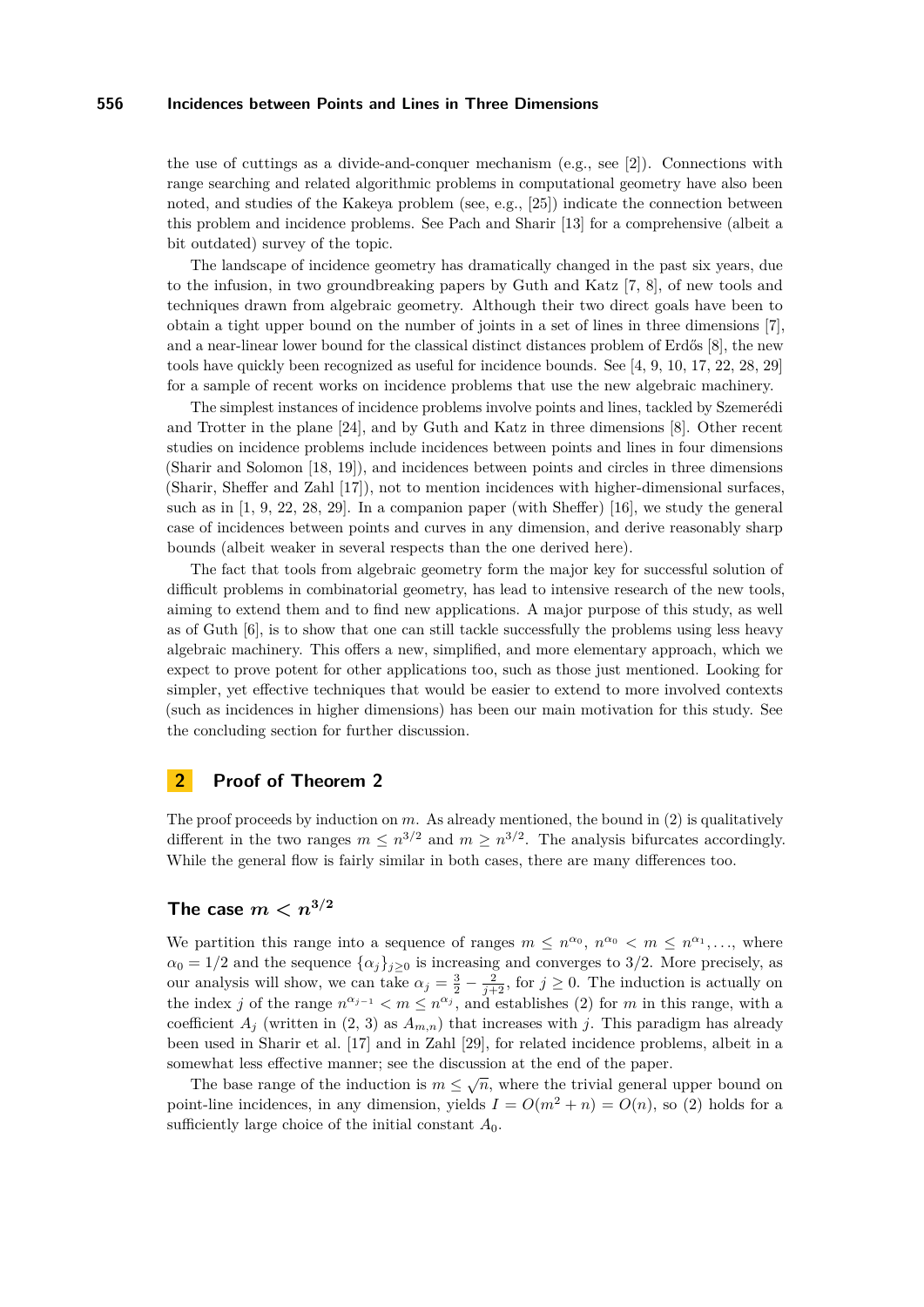Assume then that [\(2\)](#page-1-1) holds for all  $m \leq n^{\alpha_{j-1}}$  for some  $j \geq 1$ , and consider an instance of the problem with  $n^{\alpha_{j-1}} < m \leq n^{3/2}$  (the analysis will force us to constrain this upper bound in order to complete the induction step, thereby obtaining the next exponent  $\alpha_i$ ).

Fix a parameter *r*, whose precise value will be chosen later (in fact, and this is a major novelty of our approach, there will be two different choices for *r*—see below), and apply the polynomial partitioning theorem of Guth and Katz (see [\[8\]](#page-14-0) and [\[10,](#page-14-14) Theorem 2.6]), to obtain an *r*-partitioning trivariate (real) polynomial *f* of degree  $D = O(r^{1/3})$ . That is, every connected component of  $\mathbb{R}^3 \setminus Z(f)$  contains at most  $m/r$  points of P, where  $Z(f)$  denotes the zero set of *f*. By Warren's theorem [\[27\]](#page-15-4) (see also [\[10\]](#page-14-14)), the number of components of  $\mathbb{R}^3 \setminus Z(f)$  is  $O(D^3) = O(r)$ .

Set  $P_1 := P \cap Z(f)$  and  $P'_1 := P \setminus P_1$ . A major recurring theme in this approach is that, although the points of  $P'_1$  are more or less evenly partitioned among the cells of the partition, no nontrivial bound can be provided for the size of  $P_1$ ; in the worst case, all the points of  $P$ could lie in  $Z(f)$ . Each line  $\ell \in L$  is either fully contained in  $Z(f)$  or intersects it in at most *D* points (since the restriction of *f* to  $\ell$  is a univariate polynomial of degree at most *D*). Let *L*<sub>1</sub> denote the subset of lines of *L* that are fully contained in  $Z(f)$  and put  $L'_1 = L \setminus L_1$ . We then have

$$
I(P, L) = I(P_1, L_1) + I(P_1, L'_1) + I(P'_1, L'_1).
$$

We first bound  $I(P_1, L'_1)$  and  $I(P'_1, L'_1)$ . As already observed, we have

$$
I(P_1, L'_1) \le |L'_1| \cdot D \le nD.
$$

We estimate  $I(P'_1, L'_1)$  as follows. For each (open) cell  $\tau$  of  $\mathbb{R}^3 \setminus Z(f)$ , put  $P_\tau = P \cap \tau$  (that is,  $P'_1 \cap \tau$ ), and let  $L_\tau$  denote the set of the lines of  $L'_1$  that cross  $\tau$ ; put  $m_\tau = |P_\tau| \leq m/r$ , and  $n_{\tau} = |L_{\tau}|$ . Since every line  $\ell \in L'_{1}$  crosses at most  $1 + D$  components of  $\mathbb{R}^{3} \setminus Z(f)$ , we have

$$
\sum_{\tau} n_{\tau} \le n(1+D), \quad \text{and} \quad I(P'_1, L'_1) = \sum_{\tau} I(P_{\tau}, L_{\tau}).
$$

For each  $\tau$  we use the trivial bound  $I(P_{\tau}, L_{\tau}) = O(m_{\tau}^2 + n_{\tau})$ . Summing over the cells, we get

$$
I(P'_1, L'_1) = \sum_{\tau} I(P_{\tau}, L_{\tau}) = O\left(r \cdot (m/r)^2 + \sum_{\tau} n_{\tau}\right) = O\left(m^2/r + nD\right) = O(m^2/D^3 + nD).
$$

For the initial value of *D*, we take  $D = m^{1/2}/n^{1/4}$  (which we get from a suitable value of  $r = \Theta(D^3)$ , note that  $1 \le D \le m^{1/3}$ , and get the bound

$$
I(P'_1, L'_1) + I(P_1, L'_1) = O(m^{1/2}n^{3/4}).
$$

This choice of *D* is the one made in [\[8\]](#page-14-0). It is sufficiently large to control the situation in the cells, by the bound just obtained, but requires heavy-duty machinery from algebraic geometry to handle the situation on *Z*(*f*).

We now turn to  $Z(f)$ , where we need to estimate  $I(P_1, L_1)$ . Since all the incidences involving any point in  $P'_1$  and/or any line in  $L'_1$  have already been accounted for, we discard these sets, and remain with *P*<sup>1</sup> and *L*<sup>1</sup> only. We "forget" the preceding polynomial partitioning step, and start afresh, applying a new polynomial partitioning to  $P_1$  with a polynomial  $g$  of degree *E*, which will typically be much smaller than *D*, but still non-constant.

Before doing this, we note that the set of lines  $L_1$  has a special structure, because all its lines lie on the algebraic surface  $Z(f)$ , which has degree *D*. We exploit this to derive the following lemmas. We emphasize, since this will be important later on in the analysis, that Lemmas [3](#page-5-0)[–7](#page-6-0) hold for any choice of (*r* and) *D*.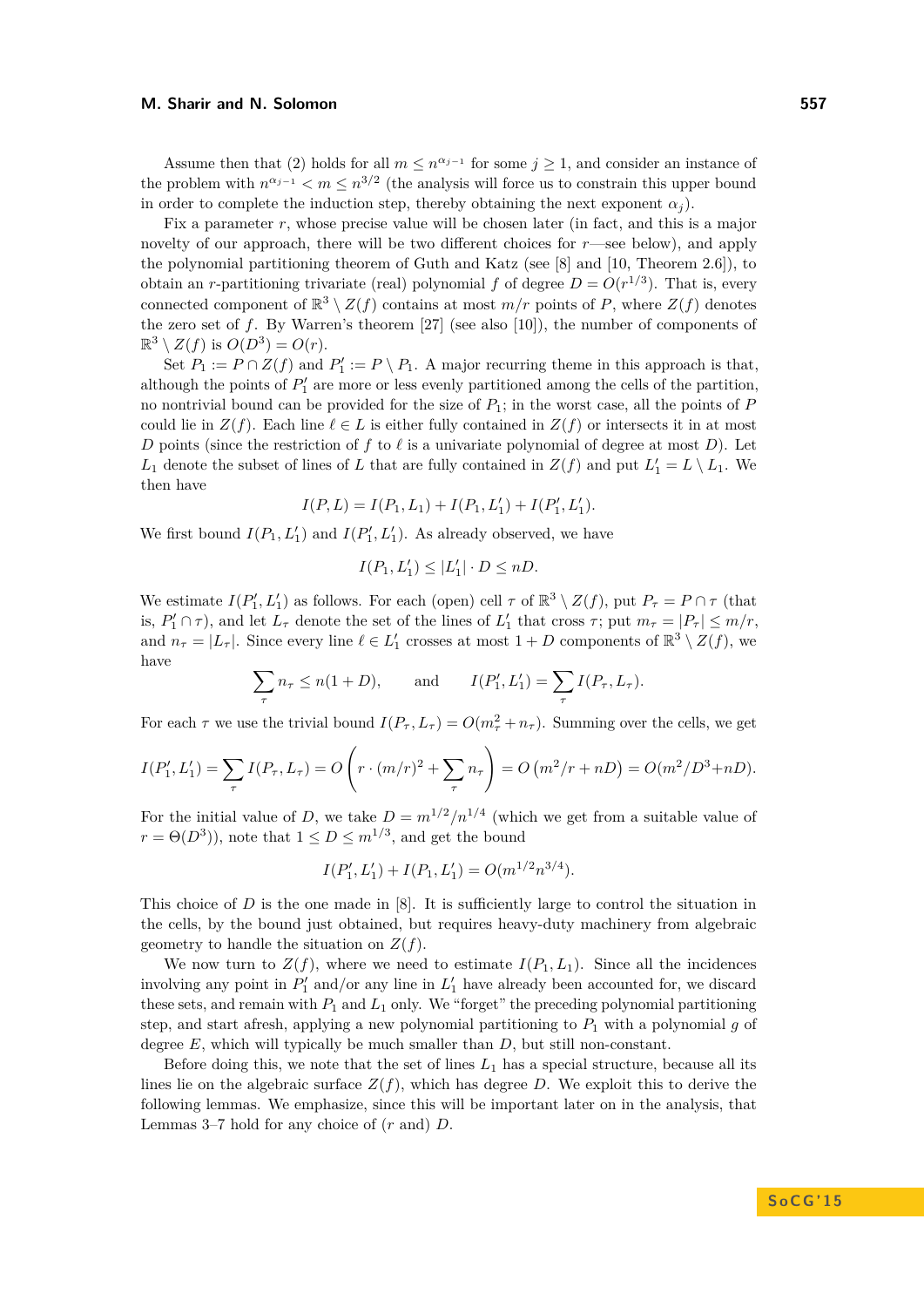We note that in general the partitioning polynomial f may be reducible, and apply some of the following arguments to each irreducible factor separately. Clearly, there are at most *D* such factors.

<span id="page-5-0"></span>**I Lemma 3.** Let  $\pi$  be a plane which is not a component of  $Z(f)$ . Then  $\pi$  contains at most *D* lines of  $L_1$ .

**Proof.** Suppose to the contrary that  $\pi$  contains at least  $D + 1$  lines of L. Every generic line  $\lambda$  in  $\pi$  intersects these lines in at least  $D+1$  distinct points, all belonging to  $Z(f)$ . Hence *f* must vanish identically on  $\lambda$ , and it follows that  $f \equiv 0$  on  $\pi$ , so  $\pi$  is a component of  $Z(f)$ , contrary to assumption.

<span id="page-5-3"></span> $\triangleright$  **Lemma 4.** *The number of incidences between the points of*  $P_1$  *that lie in the planar components of*  $Z(f)$  *and the lines of*  $L_1$ *, is*  $O(m^{2/3}n^{1/3}s^{1/3} + nD)$ *.* 

**Proof.** Clearly, *f* can have at most *D* linear factors, and thus *Z*(*f*) can contain at most *D* planar components. Enumerate them as  $\pi_1, \ldots, \pi_k$ , where  $k \leq D$ . Let  $\tilde{P}_1$  denote the subset of the points of  $P_1$  that lie in these planar components. Assign each point of  $\tilde{P}_1$  to the first plane  $\pi_i$ , in this order, that contains it, and assign each line of  $L_1$  to the first plane that fully contains it; some lines might not be assigned at all in this manner. For  $i = 1, \ldots, k$ , let  $\tilde{P}_i$  denote the set of points assigned to  $\pi_i$ , and let  $\tilde{L}_i$  denote the set of lines assigned to  $\pi_i$ . Put  $m_i = |\tilde{P}_i|$  and  $n_i = |\tilde{L}_i|$ . Then  $\sum_i m_i \leq m$  and  $\sum_i n_i \leq n$ ; by assumption, we also have  $n_i \leq s$  for each *i*. Then

$$
I(\tilde{P}_i, \tilde{L}_i) = O(m_i^{2/3} n_i^{2/3} + m_i + n_i) = O(m_i^{2/3} n_i^{1/3} s^{1/3} + m_i + n_i).
$$

Summing over the *k* planes, we get, using Hölder's inequality,

$$
\sum_i I(\tilde{P}_i, \tilde{L}_i) = \sum_i O(m_i^{2/3} n_i^{1/3} s^{1/3} + m_i + n_i) = O\left(m^{2/3} n^{1/3} s^{1/3} + m + n\right).
$$

We also need to include incidences between points  $p \in \tilde{P}_1$  and lines  $\ell \in L_1$  not assigned to the same plane as  $p$  (or not assigned to any plane at all). Any such incidence  $(p, \ell)$  can be charged (uniquely) to the intersection point of  $\ell$  with the plane  $\pi_i$  to which *p* has been assigned. The number of such intersections is  $O(nD)$ , and the lemma follows.

<span id="page-5-1"></span>▶ **Lemma 5.** *Each point*  $p \in Z(f)$  *is incident to at most*  $D^2$  *lines of*  $L_1$ *, unless*  $Z(f)$  *has an irreducible component that is either a plane containing p or a cone with apex p.*

**Proof.** Fix any line  $\ell$  that passes through p, and write its parametric equation as  $\{p + tv\}$  $t \in \mathbb{R}$ , where *v* is the direction of  $\ell$ . Consider the Taylor expansion of *f* at *p* along  $\ell$ , namely  $f(p+tv) = \sum_{n=0}^{D}$ *i*=1 1  $\frac{1}{i!}F_i(p; v)t^i$ , where  $F_i(p; v)$  is the *i*-th order derivative of *f* at *p* in direction *v*;

it is a homogeneous polynomial in  $v$  ( $p$  is considered fixed) of degree  $i$ , for  $i = 1, \ldots, D$ . For each line  $\ell \in L_1$  that passes through p, f vanishes identically on  $\ell$ , so we have  $F_i(p; v) = 0$ for each *i*. Assuming that *p* is incident to more than  $D^2$  lines of  $L_1$ , we conclude that the homogeneous system

<span id="page-5-2"></span>
$$
F_1(p; v) = F_2(p; v) = \dots = F_D(p; v) = 0
$$
\n(4)

has more than  $D^2$  (projectively distinct) roots. The classical Bézout's theorem, applied in the projective plane where the directions  $v$  are represented (e.g., see [\[3\]](#page-14-17)), asserts that, since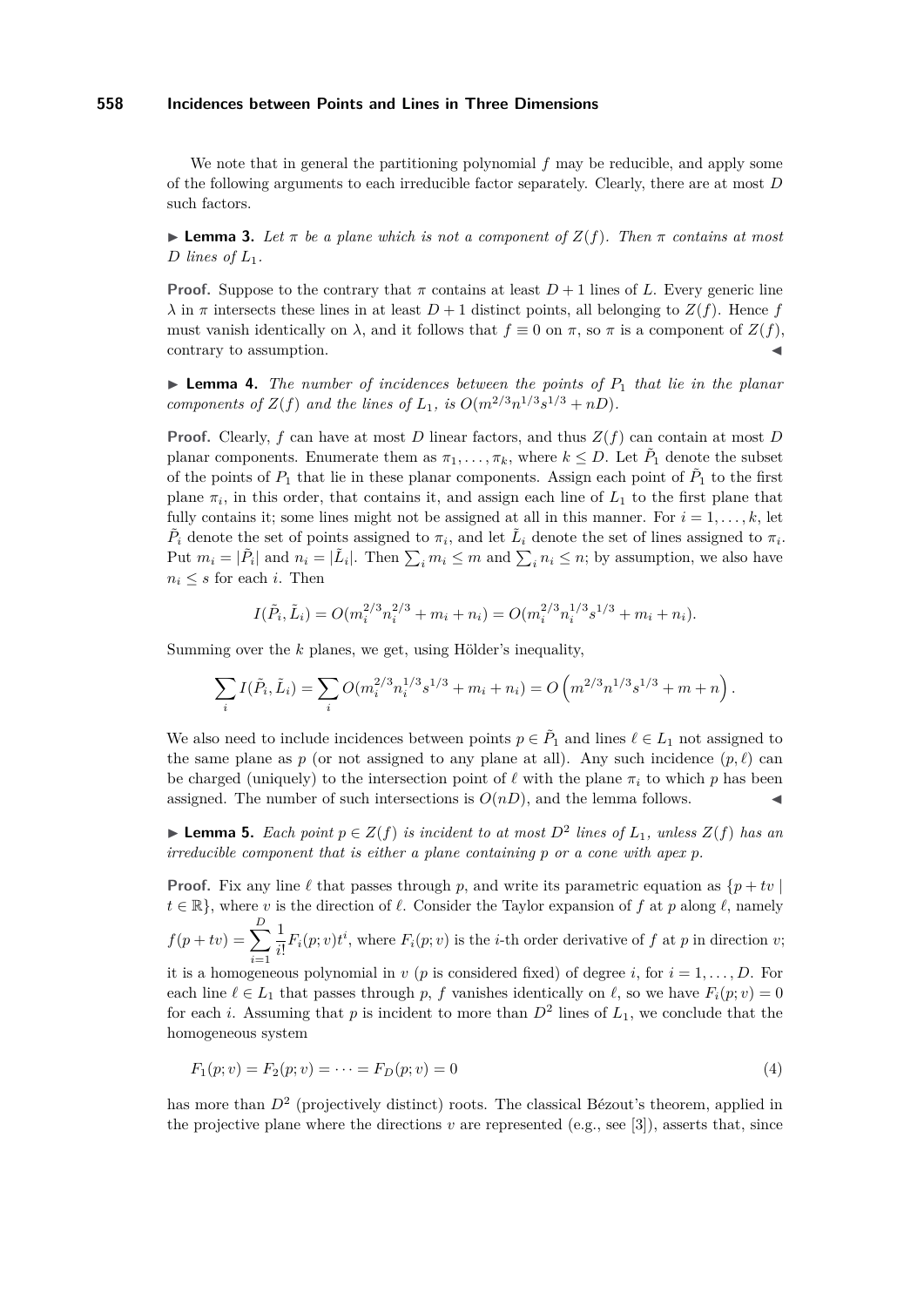all these polynomials are of degree at most *D*, each pair of polynomials  $F_i(p; v)$ ,  $F_i(p; v)$ must have a common factor. The following slightly more involved inductive argument shows that in fact all these polynomials must have a common factor.[2](#page-6-1)

► **Lemma 6.** *Let*  $f_1, \ldots, f_n$  ∈  $\mathbb{C}[x, y, z]$  *be n homogeneous polynomials of degree at most D.*  $I_f |Z(f_1, \ldots, f_n)| > D^2$ , then all the  $f_i$ 's have a nontrivial common factor.

**Proof.** The proof is via induction on *n*, and is omitted in this version.

Continuing with the proof of Lemma [5,](#page-5-1) there is an infinity of directions  $v$  that satisfy [\(4\)](#page-5-2), so there is an infinity of lines passing through  $v$  and contained in  $Z(f)$ . The union of these lines can be shown to be a two-dimensional algebraic variety,<sup>[3](#page-6-2)</sup> contained in  $Z(f)$ , so  $Z(f)$  has an irreducible component that is either a plane through *p* or a cone with apex *p*, as claimed.  $\blacktriangleleft$ 

<span id="page-6-0"></span>**Lemma 7.** The number of incidences between the points of  $P_1$  that lie in the (non-planar) *conic components of*  $Z(f)$ *, and the lines of*  $L_1$ *, is*  $O(m + nD)$ *.* 

**Proof.** Let  $\sigma$  be such an (irreducible) conic component of  $Z(f)$  and let p be its apex. We observe that  $\sigma$  cannot contain any line that is not incident to  $p$ , because such a line would span with *p* a plane contained in  $\sigma$ , contradicting the assumption that  $\sigma$  is irreducible and non-planar. It follows that the number of incidences between  $P_{\sigma} := P_1 \cap \sigma$  and  $L_{\sigma}$ , consisting of the lines of  $L_1$  contained in  $\sigma$ , is thus  $O(|P_\sigma| + |L_\sigma|)$  (*p* contributes  $|L_\sigma|$  incidences, and every other point at most one incidence). Applying a similar "first-come-first-serve" assignment of points and lines to the conic components of  $Z(f)$ , as we did for the planar components in the proof of lemma [4,](#page-5-3) and adding the bound  $O(nD)$  on the number of incidences between points and lines not assigned to the same component, we obtain the bound asserted in the lemma.

 $\triangleright$  Remark. Note that in both Lemma [4](#page-5-3) and Lemma [7,](#page-6-0) we bound the number of incidences between points on planar or conic components of  $Z(f)$  and *all* the lines of  $L_1$ .

**Pruning.** To continue, we remove all the points of  $P_1$  that lie in some planar or conic component of  $Z(f)$ , and all the lines of  $L_1$  that are fully contained in such components. With the choice of  $D = m^{1/2}/n^{1/4}$ , we lose in the process

$$
O(m^{2/3}n^{1/3}s^{1/3} + m + nD) = O(m^{1/2}n^{3/4} + m^{2/3}n^{1/3}s^{1/3})
$$

incidences (recall that the term *m* is subsumed by the term  $m^{1/2}n^{3/4}$  for  $m < n^{3/2}$ ). Continue, for simplicity of notation, to denote the sets of remaining points and lines as  $P_1$  and  $L_1$ , respectively, and their sizes as  $m$  and  $n$ . Now each point is incident to at most  $D^2$  lines (a fact that we will not use for this value of  $D$ ), and no plane contains more than  $D$  lines of  $L_1$ , a crucial property for the next steps of the analysis. That is, this allows us to replace the input parameter  $s$ , bounding the maximum number of coplanar lines, by  $D$ ; this is a key step that makes the induction work.

<span id="page-6-1"></span>See also [\[14\]](#page-14-18) for a similar observation.

<span id="page-6-2"></span><sup>3</sup> It is simply the variety given by the equations [\(4\)](#page-5-2), rewritten as  $F_1(p; x - p) = F_2(p; x - p) = \cdots$  $F_D(p; x - p) = 0$ . It is two-dimensional because it is contained in  $Z(f)$ , hence at most two-dimensional, and it cannot be one-dimensional since it would then consist of only finitely many lines (see, e.g., [\[19,](#page-14-6) Lemma 2.3]).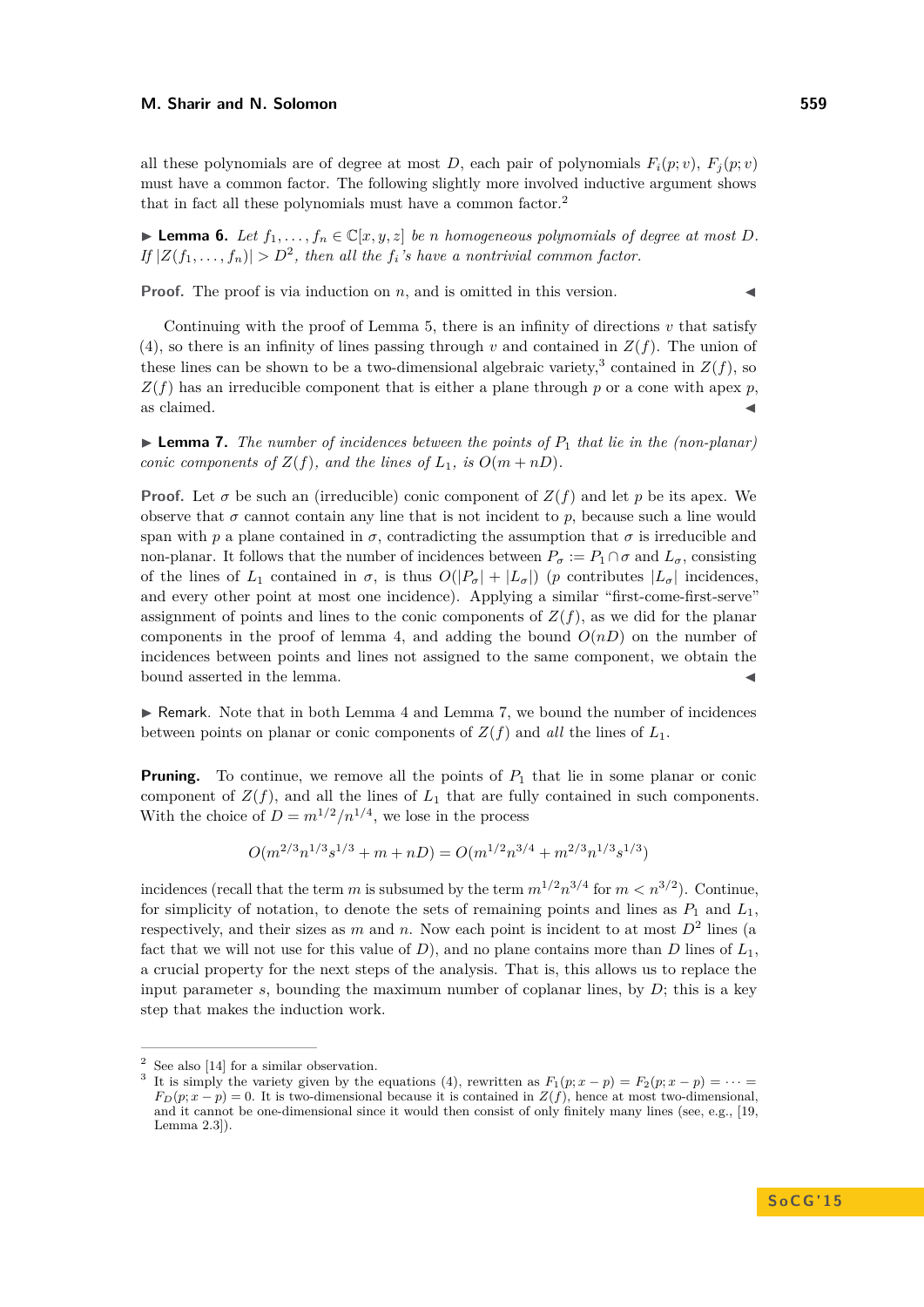## **A new polynomial partitioning**

We now return to the promised step of constructing a new polynomial partitioning. We adapt the preceding notation, with a few modifications. We choose a degree *E*, typically much smaller than *D*, and construct a partitioning polynomial *g* of degree *E* for  $P_1$ . With an appropriate value of  $r = \Theta(E^3)$ , we obtain  $O(r)$  open cells, each containing at most  $m/r$ points of  $P_1$ , and each line of  $L_1$  either crosses at most  $E + 1$  cells, or is fully contained in *Z*(*g*).

Set  $P_2 := P_1 \cap Z(g)$  and  $P_2' := P_1 \setminus P_2$ . Similarly, denote by  $L_2$  the set of lines of  $L_1$  that are fully contained in  $Z(g)$ , and put  $L'_2 := L_1 \setminus L_2$ . We first dispose of incidences involving the lines of  $L_2$ . (That is, now we first focus on incidences within  $Z(g)$ , and only then turn to look at the cells.) By Lemma [4](#page-5-3) and Lemma [7,](#page-6-0) the number of incidences involving points  $P_2$ that lie in some planar or conic component of  $Z(g)$ , and all the lines of  $L_2$ , is

$$
O(m^{2/3}n^{1/3}s^{1/3} + m + nE) = O(m^{1/2}n^{3/4} + m^{2/3}n^{1/3}s^{1/3} + n).
$$

(For  $E \ll D$ , this might be a gross overestimation, but we do not care.) We remove these points from *P*2, and remove all the lines of *L*<sup>2</sup> that are contained in such components; continue to denote the sets of remaining points and lines as  $P_2$  and  $L_2$ . Now each point is incident to at most  $E^2$  lines of  $L_2$  (Lemma [5\)](#page-5-1), so the number of remaining incidences involving points of  $P_2$  is  $O(mE^2)$ ; for *E* suitably small, this bound will be subsumed by  $O(m^{1/2}n^{3/4})$ .

Unlike the case of a "large" *D*, namely,  $D = m^{1/2}/n^{1/4}$ , here the difficult part is to treat incidences within the cells of the partition. Since  $E \ll D$ , we cannot use the naive bound  $O(n^2 + m)$  within each cell, because that would make the overall bound too large. Therefore, to control the incidence bound within the cells, we proceed in the following inductive manner.

For each cell  $\tau$  of  $\mathbb{R}^3 \setminus Z(g)$ , put  $P_\tau := P'_2 \cap \tau$ , and let  $L_\tau$  denote the set of the lines of *L*<sup>2</sup>
<sub>2</sub> that cross  $\tau$ ; put  $m_{\tau} = |P_{\tau}| \leq m/r$ , and  $n_{\tau} = |L_{\tau}|$ . Since every line  $\ell \in L_1$  (that is, of *L*<sup>'</sup><sub>2</sub>) crosses at most  $1 + E$  components of  $\mathbb{R}^3 \setminus Z(g)$ , we have  $\sum_{\tau} n_{\tau} \leq n(1 + E)$ .

It is important to note that at this point of the analysis the sizes of  $P_1$  and of  $L_1$  might be smaller than the original respective values *m* and *n*. In particular, we may no longer assume that  $|P_1| > |L_1|^{\alpha_{j-1}}$ , as we did assume for *m* and *n*. Nevertheless, in what follows *m* and *n* will denote the original values, which serve as upper bounds for the respective actual sizes of  $P_1$  and  $L_1$ , and the induction will work correctly with these values; see below for details.

In order to apply the induction hypothesis within the cells of the partition, we want to assume that  $m_{\tau} \leq n_{\tau}^{\alpha_{j-1}}$  for each  $\tau$ . To ensure that, we require that the number of lines of *L*<sup>'</sup><sub>2</sub> that cross a cell be at most *n/E*<sup>2</sup>. Cells *τ* that are crossed by *κn/E*<sup>2</sup> lines, for *κ* > 1, are treated as if they occur  $\lceil \kappa \rceil$  times, where each incarnation involves all the points of  $P_\tau$ , and at most  $n/E^2$  lines of  $L_7$ . The number of subproblems remains  $O(E^3)$ . Arguing similarly, we may also assume that  $m_{\tau} \leq m/E^3$  for each cell  $\tau$  (by "duplicating" each cell into a constant number of subproblems, if needed).

We therefore require that  $\frac{m}{E^3} \leq \left(\frac{n}{E}\right)$ *E*<sup>2</sup>  $a_j^{\alpha_{j-1}}$ . (Note that, as already commented above, these are only upper bounds on the actual sizes of these subsets, but this will have no real effect on the induction process.) That is, we require

<span id="page-7-0"></span>
$$
E \ge \left(\frac{m}{n^{\alpha_{j-1}}}\right)^{1/(3-2\alpha_{j-1})}.\tag{5}
$$

With these preparations, we apply the induction hypothesis within each cell  $\tau$ , recalling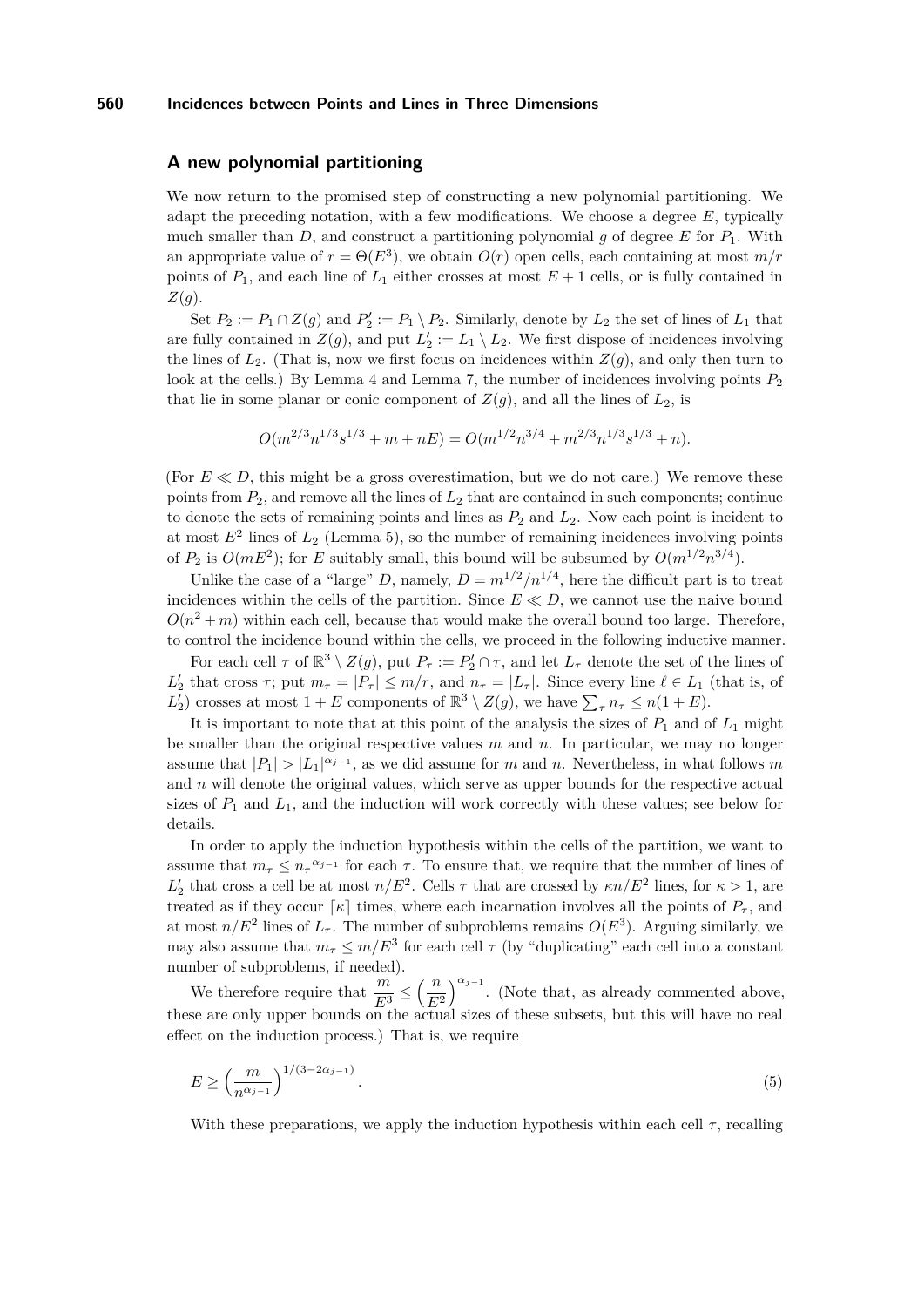that no plane contains more than *D* lines<sup>[4](#page-8-0)</sup> of  $L'_2 \subseteq L_1$ , and get

$$
I(P_{\tau}, L_{\tau}) \le A_{j-1} \left( m_{\tau}^{1/2} n_{\tau}^{3/4} + m_{\tau} \right) + B \left( m_{\tau}^{2/3} n_{\tau}^{1/3} D^{1/3} + n_{\tau} \right)
$$
  

$$
\le A_{j-1} \left( (m/E^3)^{1/2} (n/E^2)^{3/4} + m/E^3 \right) + B \left( (m/E^3)^{2/3} (n/E^2)^{1/3} D^{1/3} + n/E^2 \right).
$$

Summing these bounds over the cells  $\tau$ , that is, multiplying them by  $O(E^3)$ , we get, for a suitable absolute constant *b*,

$$
I(P_2', L_2') = \sum_{\tau} I(P_{\tau}, L_{\tau}) \le bA_{j-1} \left( m^{1/2} n^{3/4} + m \right) + B \left( m^{2/3} n^{1/3} E^{1/3} D^{1/3} + nE \right).
$$

We now require that  $E = O(D)$ . Then the last term satisfies  $nE = O(nD) = O(m^{1/2}n^{3/4})$ , and, as already remarked, the preceding term *m* is also subsumed by the first term. The second term, after substituting  $D = O(m^{1/2}/n^{1/4})$ , becomes  $O(m^{5/6}n^{1/4}E^{1/3})$ . Hence, with a slightly larger *b*, we have

$$
I(P_2', L_2') \le bA_{j-1}m^{1/2}n^{3/4} + bBm^{5/6}n^{1/4}E^{1/3}.
$$

Adding up all the bounds, including those for the portions of *P* and *L* that were discarded during the first partitioning step, we obtain, for a suitable constant *c*,

$$
I(P,L) \le c \left( m^{1/2} n^{3/4} + m^{2/3} n^{1/3} s^{1/3} + n + mE^2 \right) + bA_{j-1} m^{1/2} n^{3/4} + bB m^{5/6} n^{1/4} E^{1/3}.
$$

We choose *E* to ensure that the two *E*-dependent terms are dominated by the term  $m^{1/2}n^{3/4}$ . That is,

$$
m^{5/6}n^{1/4}E^{1/3} \le m^{1/2}n^{3/4}, \text{ or } E \le n^{3/2}/m,
$$
  
and  $mE^2 \le m^{1/2}n^{3/4}, \text{ or } E \le n^{3/8}/m^{1/4}.$ 

Since  $n^{3/2}/m = (n^{3/8}/m^{1/4})^4$ , and both sides are  $\geq 1$ , the latter condition is stricter, and we ignore the former. As already noted, we also require that  $E = O(D)$ ; specifically, we require that  $E \leq m^{1/2}/n^{1/4}$ .

In conclusion, recalling [\(5\)](#page-7-0), the two constraints on the choice of *E* are

$$
\left(\frac{m}{n^{\alpha_{j-1}}}\right)^{1/(3-2\alpha_{j-1})} \le E \le \min\left\{\frac{n^{3/8}}{m^{1/4}}, \frac{m^{1/2}}{n^{1/4}}\right\},\tag{6}
$$

and, for these constraints to be compatible, we require that  $\left(\frac{m}{n^{\alpha_{j-1}}}\right)^{1/(3-2\alpha_{j-1})} \leq \frac{n^{3/8}}{m^{1/4}}$  $\frac{n}{m^{1/4}}$ , or  $m \le n^{\frac{9+2\alpha_{j-1}}{2(7-2\alpha_{j-1})}},$  and that  $\left(\frac{m}{n^{\alpha_{j-1}}}\right)^{1/(3-2\alpha_{j-1})} \le \frac{m^{1/2}}{n^{1/4}}$  $\frac{m}{n^{1/4}}$ , which fortunately always holds, as is easily checked, since  $m \leq n^{3/2}$  and  $\alpha_{j-1} \geq 1/2$ . Note that we have not explicitly stated any concrete choice of  $E$ ; any value satisfying  $(6)$  will do. We put

<span id="page-8-1"></span>
$$
\alpha_j := \frac{9 + 2\alpha_{j-1}}{2(7 - 2\alpha_{j-1})},
$$

and conclude that if  $m \leq n^{\alpha_j}$  then the bound asserted in the theorem holds, with  $A_j =$  $bA_{i-1} + c$  and  $B = c$ . This completes the induction step. Note that the recurrence  $A_j = bA_{j-1} + c$  solves to  $A_j = O(b^j)$ .

<span id="page-8-0"></span><sup>&</sup>lt;sup>4</sup> This was the main reason for carrying out the first partitioning step, as already noted.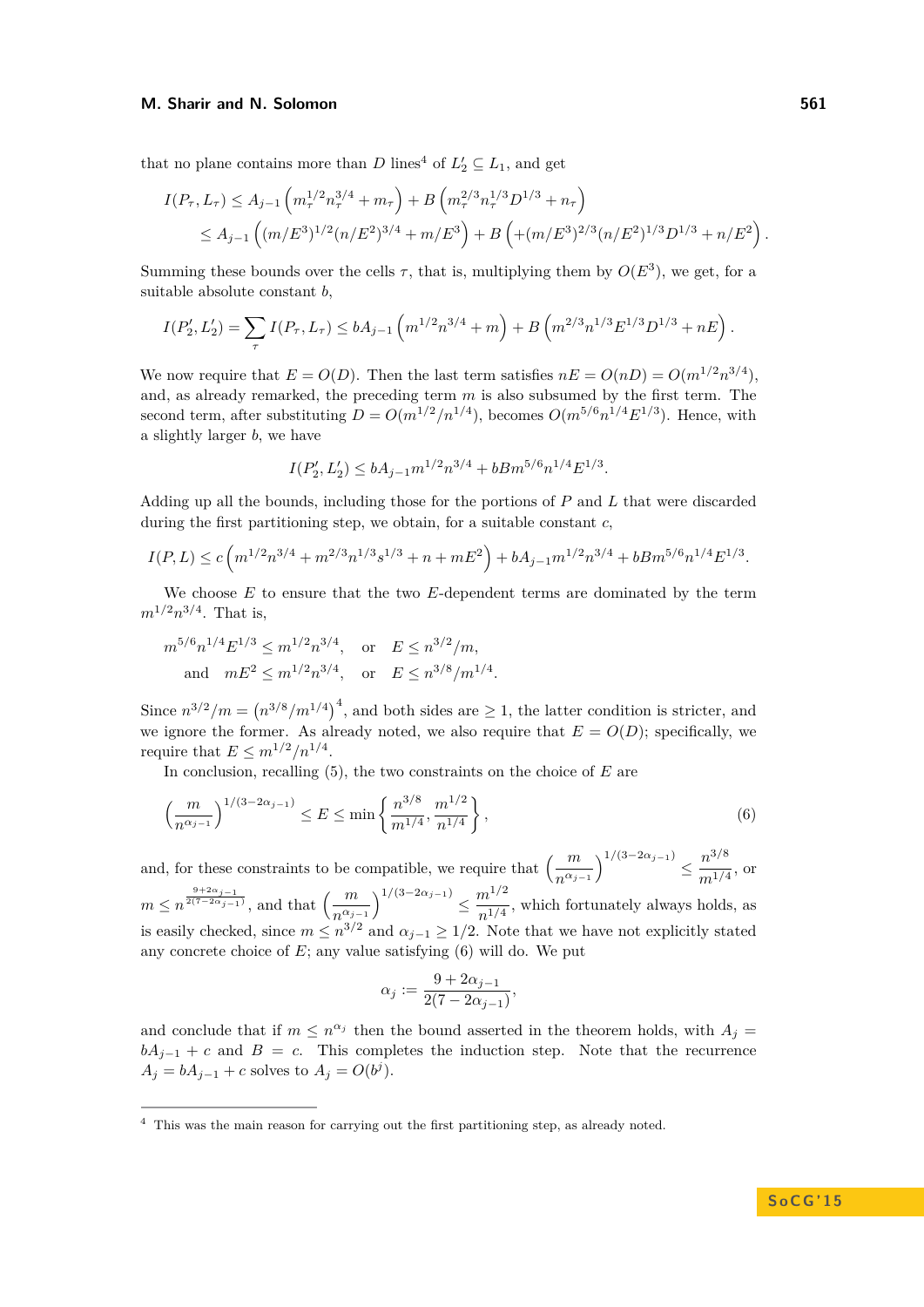It remains to argue that the induction covers the entire range  $m = O(n^{3/2})$ . Using the above recurrence for the  $\alpha_j$ 's, with  $\alpha_0 = 1/2$ , it easily follows that  $\alpha_j = \frac{3}{2}$  $rac{3}{2} - \frac{2}{j+1}$  $\frac{z}{j+2}$ , for each  $j \geq 0$ , showing that  $\alpha_j$  converges to 3/2, implying that the entire range  $m = O(n^{3/2})$  is covered by the induction.

To calibrate the dependence of the constant of proportionality on *m* and *n*, we note that, for  $n^{\alpha_{j-1}} \leq m < n^{\alpha_j}$ , the constant is  $O(b^j)$ . We have

$$
\frac{3}{2} - \frac{2}{j+1} = \alpha_{j-1} \le \frac{\log m}{\log n}, \qquad \text{or} \qquad j \le \frac{\frac{1}{2} + \frac{\log m}{\log n}}{\frac{3}{2} - \frac{\log m}{\log n}} = \frac{\log (m^2 n)}{\log (n^3 / m^2)}.
$$

This establishes the expression for  $A_{m,n}$  given in the statement of the theorem.

**Handling the middle ground**  $m \approx n^{3/2}$ . Some care is needed when *m* approaches  $n^{3/2}$ . because of the potentially unbounded growth of the constant  $A_j$ . We show, in the full version, that

<span id="page-9-0"></span>
$$
I(P,L) = O\left(2^{c\sqrt{\log n}} \left(m^{1/2} n^{3/4} + m^{2/3} n^{1/3} s^{1/3} + m + n\right)\right),\tag{7}
$$

for a suitable absolute constant *c*. In other words, the bound in [\(2\)](#page-1-1) and [\(3\)](#page-1-2) holds for any  $m \leq n^{3/2}$ , but, for  $m \geq n^{\alpha_{j_0}}$  one should use instead the bound in [\(7\)](#page-9-0), which controls the exponential growth of the constants of proportionality within this range.

## **The case**  $m > n^{3/2}$

The analysis of this case is, in a sense, a mirror image of the preceding analysis, except for a new key lemma (Lemma [8\)](#page-10-0). Due to lack of space, most details are omitted, and can be found in the full version [\[20\]](#page-14-19).

We partition this range into a sequence of ranges  $m \geq n^{\alpha_0}$ ,  $n^{\alpha_1} \leq m < n^{\alpha_0}$ , ..., where  $\alpha_0 = 2$  and the sequence  $\{\alpha_i\}_{i>0}$  is decreasing and converges to 3/2. The induction is on the index *j* of the range  $n^{\alpha_j} \leq m < n^{\alpha_{j-1}}$ , and establishes [\(2\)](#page-1-1) for *m* in this range, with a coefficient  $A_j$  (written in [\(2](#page-1-1)[,3\)](#page-1-2) as  $A_{m,n}$ ) that increases with j.

The base range of the induction is  $m \geq n^2$ , where we have the general bound  $I =$  $O(n^2 + m) = O(m)$ , so [\(2\)](#page-1-1) holds for a sufficiently large choice of the initial constant  $A_0$ . Assume then that [\(2\)](#page-1-1) holds for all  $m \geq n^{\alpha_{j-1}}$  for some  $j \geq 1$ , and consider an instance of the problem with  $n^{3/2} \leq m < n^{\alpha_{j-1}}$ .

For a parameter *r*, to be specified later, apply the polynomial partition theorem to obtain an *r*-partitioning trivariate (real) polynomial *f* of degree  $D = O(r^{1/3})$ . That is, every connected component of  $\mathbb{R}^3 \setminus Z(f)$  contains at most  $m/r$  points of P, and the number of components of  $\mathbb{R}^3 \setminus Z(f)$  is  $O(D^3) = O(r)$ .

Set  $P_1 := P \cap Z(f)$  and  $P'_1 := P \setminus P_1$ . Each line  $\ell \in L$  is either fully contained in  $Z(f)$  or intersects it in at most  $D$  points. Let  $L_1$  denote the subset of lines of  $L$  that are fully contained in  $Z(f)$  and put  $L'_1 = L \setminus L_1$ . As before, we have  $I(P, L) = I(P_1, L_1) + I(P_1, L'_1) + I(P'_1, L'_1)$ , and  $I(P_1, L'_1) \leq |L'_1| \cdot D \leq nD$ . We estimate  $I(P'_1, L'_1)$  as in the preceding case, where, for the initial value of *D*, we take  $D = n^2/m$ , noting that  $1 \le D^3 \le m$  because  $n^{3/2} \le m \le n^2$ , and get the bound

$$
I(P'_1, L'_1) + I(P_1, L'_1) = O(n^2/D + m + nD) = O(m + n^3/m) = O(m),
$$

where the latter bound follows since  $m \geq n^{3/2}$ .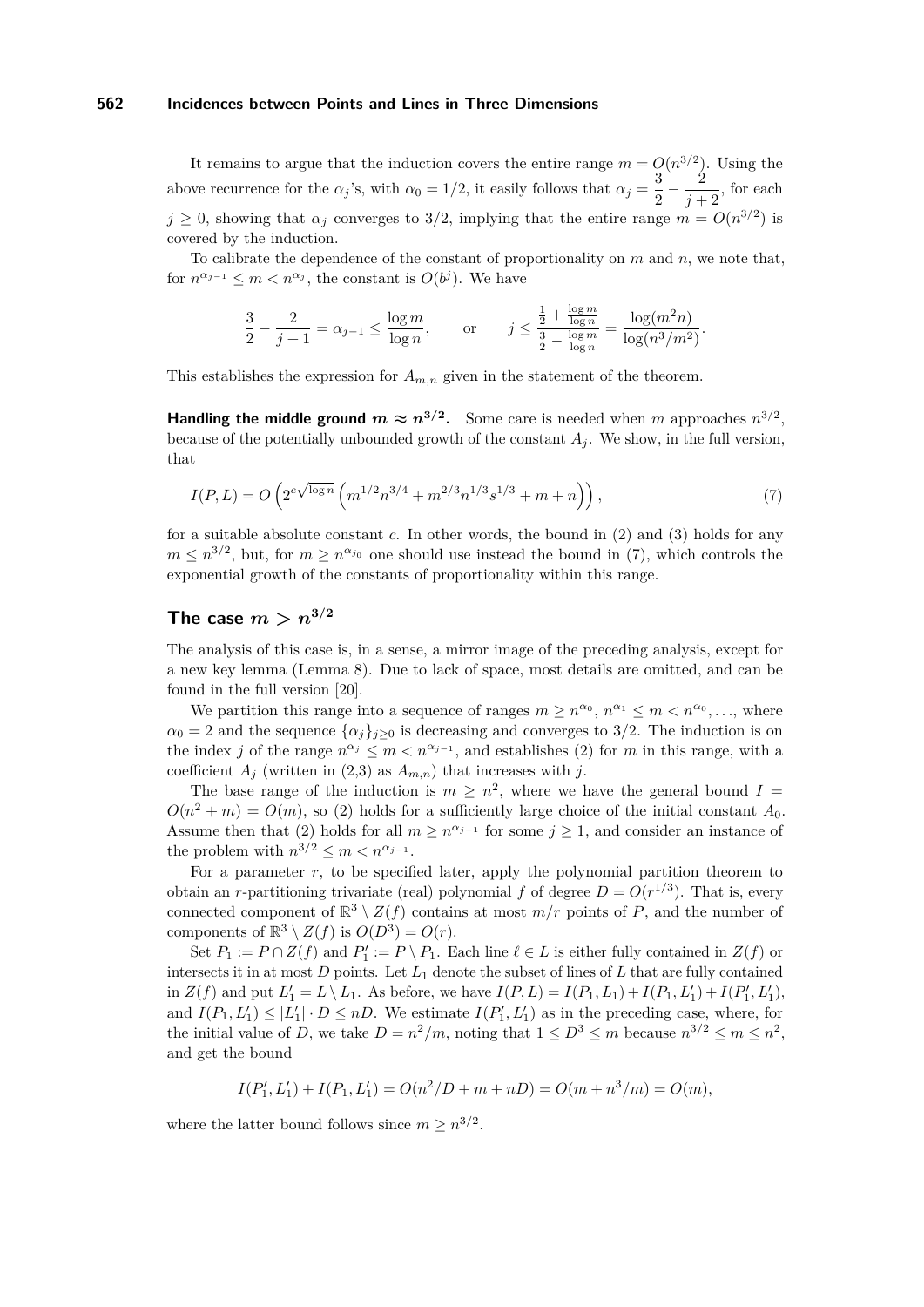To estimate  $I(P_1, L_1)$ , we discard all other lines and points, forget the preceding polynomial partitioning step, and start afresh, applying a new polynomial partitioning to  $P_1$ with a polynomial  $q$  of degree  $E$ , which will typically be much smaller than  $D$ , but still non-constant.

For this case we need the following lemma, which can be regarded, in some sense, as a dual (albeit somewhat more involved) version of Lemma [5.](#page-5-1) Unlike the rest of the analysis, the best way to prove this lemma is by switching to the complex projective setting. This is needed for one key step in the proof, where we need the property that the projection of a complex projective variety is a variety. Once this is done, we can switch back to the real affine case, and complete the proof.

We say that a point  $p \in P_1$  is 1*-poor* (resp., 2*-rich*) if it is incident to at most one line (resp., to at least two lines) of *L*1. We also recall that a *regulus* is a doubly-ruled surface in  $\mathbb{R}^3$  or in  $\mathbb{C}^3$ . It is the union of all lines that pass through three fixed pairwise skew lines; it is a quadric, which is either a hyperbolic paraboloid or a one-sheeted hyperboloid.

<span id="page-10-0"></span>**Lemma 8.** Let f be an irreducible polynomial in  $\mathbb{C}[x, y, z]$ , such that  $Z(f)$  is not a complex *plane nor a complex regulus, and let L*<sup>1</sup> *be a finite set of lines fully contained in Z*(*f*)*. Then, with the possible exception of at most two lines, each line*  $\ell \in L_1$  *is incident to at most*  $O(D^3)$ 2*-rich points.*

**Proof.** The strategy of the proof is to charge each incidence of  $\ell$  with some 2-rich point p to an intersection of  $\ell$  with another line of  $L_1$  that passes through  $p$ , and to argue that, in general, there can be only  $O(D^3)$  such other lines. This in turn will be shown by arguing that the union of all the lines that are fully contained in  $Z(f)$  and pass through  $\ell$  is a one-dimensional variety, of degree  $O(D^3)$ , from which the claim will follow. As we will show, this will indeed be the case except when  $\ell$  is one of at most two "exceptional" lines on  $Z(f)$ .

Fix a line  $\ell$  as in the lemma, assume for simplicity that it passes through the origin, and write it as  $\{tv_0 \mid t \in \mathbb{C}\}$ ; since  $\ell$  is a real line,  $v_0$  can be assumed to be real. Consider the union  $V(\ell)$  of all the lines that are fully contained in  $Z(f)$  and are incident to  $\ell$ ; that is,  $V(\ell)$ is the union of  $\ell$  with the set of all points  $p \in Z(f) \setminus \ell$  for which there exists  $t \in \mathbb{C}$  such that the line connecting *p* to  $tv_0 \in \ell$  is fully contained in  $Z(f)$ . In other words, for such a *t* and for each  $s \in \mathbb{C}$ , we have  $f((1-s)p + stv_0) = 0$ . Regarding the left-hand side as a polynomial in *s*, we can write it as  $\sum_{n=1}^{D}$ *i*=0  $G_i(p;t)s^i \equiv 0$ , for suitable (complex) polynomials  $G_i(p;t)$  in *p* 

and  $t$ , each of total degree at most  $D$ . In other words,  $p$  and  $t$  have to satisfy the system

$$
G_0(p;t) = G_1(p;t) = \dots = G_D(p;t) = 0,
$$
\n(8)

which defines an algebraic variety  $\sigma(\ell)$  in  $\mathbb{P}^4(\mathbb{C})$ . Note that, substituting  $s = 0$ , we have  $G_0(p;t) \equiv f(p)$ , and that the limit points  $(tv_0, t)$  (corresponding to points on  $\ell$ ) also satisfy this system, since in this case  $f((1 - s)tv_0 + stv_0) = f(tv_0) = 0$  for all *s*.

In other words,  $V(\ell)$  is the projection of  $\sigma(\ell)$  into  $\mathbb{P}^3(\mathbb{C})$ , given by  $(p, t) \mapsto p$ . For each  $p \in Z(f) \setminus \ell$  this system has only finitely many solutions in *t*, for otherwise the plane spanned by *p* and  $\ell_0$  would be fully contained in  $Z(f)$ , contrary to our assumption.

By the projective extension theorem (see, e.g., [\[3,](#page-14-17) Theorem 8.6]), the projection of  $\sigma(\ell)$ into  $\mathbb{P}^3(\mathbb{C})$ , in which *t* is discarded, is an algebraic variety  $\tau(\ell)$ . We observe that  $\tau(\ell)$  is contained in  $Z(f)$ , and is therefore of dimension at most two.

Assume first that  $\tau(\ell)$  is two-dimensional. As f is irreducible over  $\mathbb{C}$ , we must have  $\tau(\ell) = Z(f)$ . This implies that each point  $p \in Z(f) \setminus \ell$  is incident to a (complex) line that is fully contained in  $Z(f)$  and is incident to  $\ell$ . In particular,  $Z(f)$  is ruled by complex lines.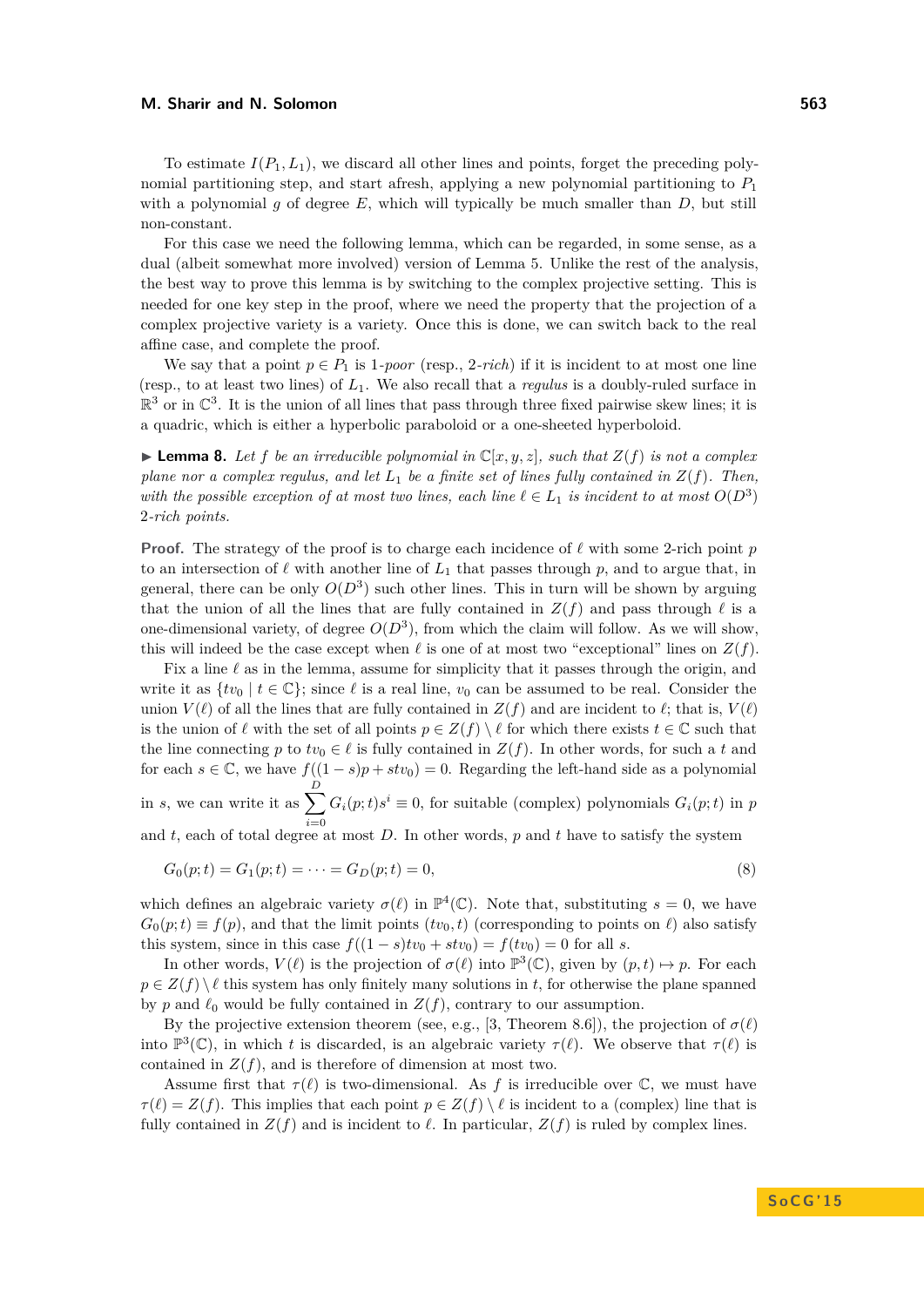By assumption,  $Z(f)$  is neither a complex plane nor a complex regulus. We may also assume that  $Z(f)$  is not a complex cone, for then each line in  $L_1$  is incident to at most one 2-rich point (namely, the apex of  $Z(f)$ ), making the assertion of the lemma trivial. It then follows that  $Z(f)$  is an irreducible singly ruled (complex) surface. As argued in Guth and Katz [\[8\]](#page-14-0) (see also our companion paper [\[21\]](#page-14-20) for an independent analysis of this situation, which caters more explicitly to the complex setting too),  $Z(f)$  can contain at most two lines  $\ell$  with this property.

Excluding these (at most) two exceptional lines  $\ell$ , we may thus assume that  $\tau(\ell)$  is (at most) a one-dimensional curve.

Clearly, by definition, each point  $(p, t) \in \sigma(\ell)$ , except for  $p \in \ell$ , defines a line  $\lambda$ , in the original 3-space, that connects *p* to  $tv_0$ , and each point  $q \in \lambda$  satisfies  $(q, t) \in \sigma(\ell)$ . Hence, the line  $\{(q, t) | q \in \lambda\}$  is fully contained in  $\sigma(\ell)$ , and therefore the line  $\lambda$  is fully contained in *τ*( $\ell$ ). Since *τ*( $\ell$ ) is one-dimensional, this in turn implies (see, e.g., [\[19,](#page-14-6) Lemma 2.3]) that *τ*( $\ell$ ) is a *finite* union of (complex) lines, whose number is at most  $deg(\tau(\ell))$ . This also implies that  $\sigma(\ell)$  is the union of the same number of lines, and in particular  $\sigma(\ell)$  is also one-dimensional, and the number of lines that it contains is at most  $deg(\sigma(\ell))$ .

We claim that this latter degree is at most  $O(D^3)$ . This follows from a well-known result in algebra (see, e.g., Schmid [\[15,](#page-14-21) Lemma 2.2]), that asserts that, since  $\sigma(\ell)$  is a one-dimensional curve in  $\mathbb{P}^4(\mathbb{C})$ , and is the common zero set of polynomials, each of degree  $O(D)$ , its degree is  $O(D^3)$ .

This completes the proof of the lemma. (The passage from the complex projective setting  $\mathbf{b}$  back to the real affine one is trivial for this property.)

<span id="page-11-0"></span>▶ Corollary 9. Let f be a real or complex trivariate polynomial of degree D, such that (the *complexification of) Z*(*f*) *does not contain any complex plane nor any complex regulus. Let*  $L_1$  *be a set of n lines fully contained in*  $Z(f)$ *, and let*  $P_1$  *be a set of m points contained in Z*(*f*)*. Then*  $I(P_1, L_1) = O(m + nD^3)$ *.* 

**Proof.** Write  $f = \prod_{i=1}^{s} f_i$  for its decomposition into irreducible factors, for  $s \leq D$ . We apply Lemma [8](#page-10-0) to each complex factor  $f_i$  of the  $f$ . By the observation preceding Lemma [8,](#page-10-0)some of these factors might be complex (non-real) polynomials, even when *f* is real. That is, regardless of whether the original *f* is real or not, we carry out the analysis in the complex projective space  $\mathbb{P}^3(\mathbb{C})$ , and regard  $Z(f_i)$  as a variety in that space.

Note also that, by focussing on the single irreducible component  $Z(f_i)$  of  $Z(f)$ , we consider only points and lines that are fully contained in  $Z(f_i)$ . We thus shrink  $P_1$  and  $L_1$  accordingly, and note that the notions of being 2-rich or 1-poor are now redefined with respect to the reduced sets. All of this will be rectified at the end of the proof.

Assign each line  $\ell \in L_1$  to the first component  $Z(f_i)$ , in the above order, that fully contains  $\ell$ , and assign each point  $p \in P_1$  to the first component that contains it. If a point *p* and a line  $\ell$  are incident, then either they are both assigned to the same component  $Z(f_i)$ , or *p* is assigned to some component  $Z(f_i)$  and  $\ell$ , which is assigned to a later component, is not contained in  $Z(f_i)$ . Each incidence of the latter kind can be charged to a crossing between  $\ell$  and  $Z(f_i)$ , and the total number of these crossings is  $O(nD)$ . It therefore suffices to consider incidences between points and lines assigned to the same component. Moreover, if a point  $p$  is 2-rich with respect to the entire collection  $L_1$  but is 1-poor with respect to the lines assigned to its component, then all of its incidences except one are accounted by the preceding term  $O(nD)$ , which thus takes care also of the single incidence within  $Z(f_i)$ .

By Lemma [8,](#page-10-0) for each  $f_i$ , excluding at most two exceptional lines, the number of incidences between a line assigned to (and contained in)  $Z(f_i)$  and the points assigned to  $Z(f_i)$  that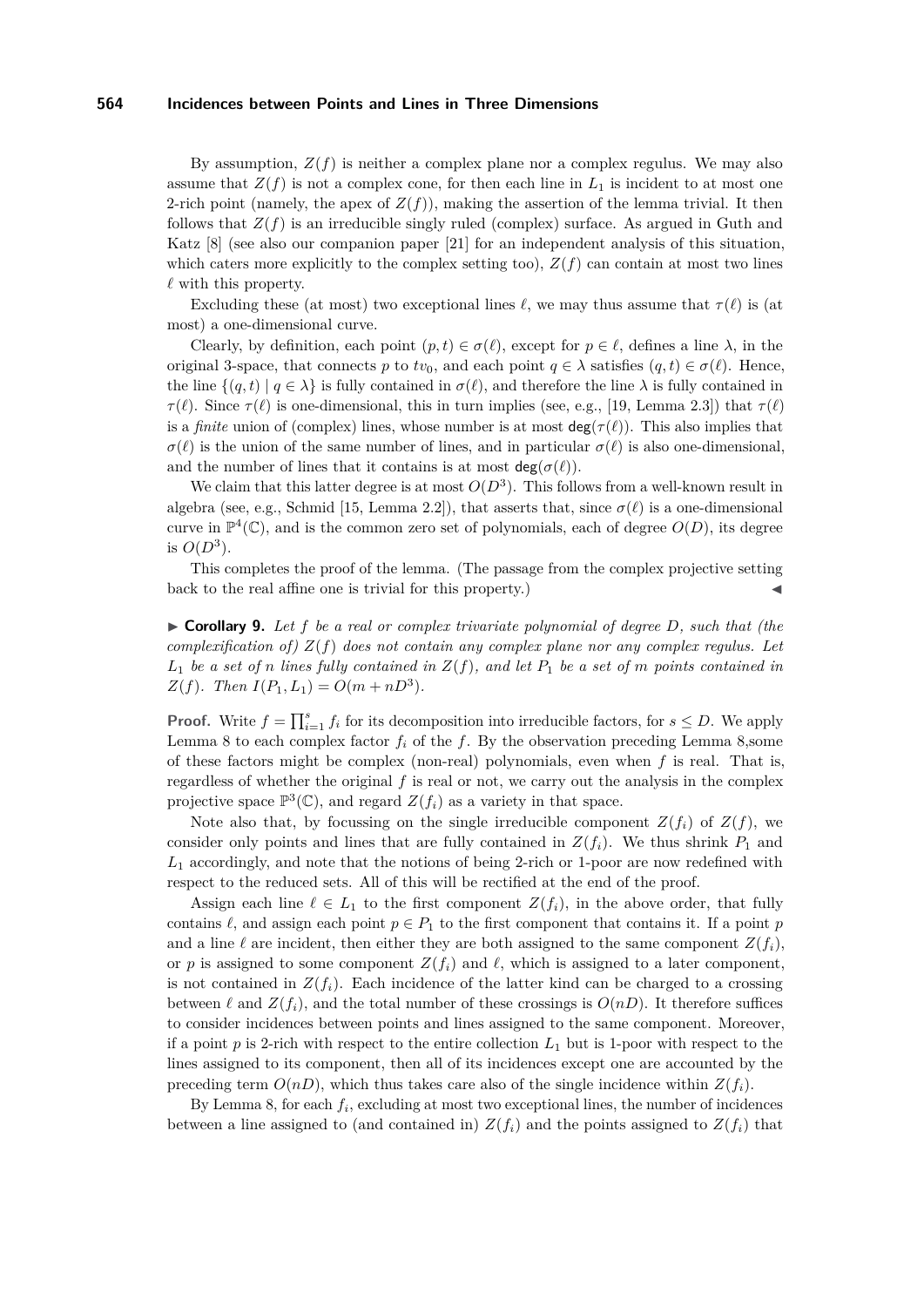are still 2-rich within  $Z(f_i)$ , is  $O(\deg(f_i)^3) = O(D^3)$ . Summing over all relevant lines, we get the bound  $O(nD^3)$ .

Finally, each irreducible component  $Z(f_i)$  can contain at most two exceptional lines, for a total of at most 2D such lines. The number of 2-rich points on each such line  $\ell$  is at most *n*, since each such point is incident to another line, so the total number of corresponding incidences is at most  $O(nD)$ , which is subsumed by the preceding bound  $O(nD^3)$ . The number of incidences with 1-poor points is, trivially, at most *m*. This completes the proof of the corollary.  $\Box$ 

We next bound the number of incidences between points and lines on planar and reguli components of  $Z(f)$ , discard the relevant points and lines, and note that no plane contains more than  $O(D)$  of the surviving lines, as argued in Lemma [3.](#page-5-0)

We then construct a new partitioning polynomial *g*, of degree *E* much smaller than *D*, and rerun the analysis for  $g$  and  $E$ , as in the case of small  $m$ , where we use induction to bound the number of incidences within the partition cells. The reasoning is similar, but the calculations are different due to the different range of *m*. Omitting further details (for which see [\[20\]](#page-14-19)), we show that the induction step carries out if we choose

$$
\alpha_j = \frac{3}{2} + \frac{1}{4j - 2},
$$

for  $j \geq 3$  (the treatment of the first two values of  $\alpha_j$  is different for certain technical reasons). This sequence does indeed converge to  $3/2$  as  $j \to \infty$ , implying that the entire range  $m = \Omega(n^{3/2})$  is covered by the induction.

## **3 Discussion**

In this paper we derived an asymptotically tight bound for the number of incidences between a set *P* of points and a set *L* of lines in  $\mathbb{R}^3$ . This bound has already been established by Guth and Katz [\[8\]](#page-14-0), where the main tool was the use of partitioning polynomials. As already mentioned, the main novelty here is to use two separate partitioning polynomials of different degrees; the one with the higher degree is used as a pruning mechanism, after which the maximum number of coplanar lines of *L* can be better controlled (by the degree *D* of the polynomial), which is a key ingredient in making the inductive argument work.

The second main tool of Guth and Katz was the Cayley–Salmon theorem. This theorem says that a surface in  $\mathbb{R}^3$  of degree *D* cannot contain more than  $11D^2 - 24D$  lines, unless it is *ruled by lines*. This is an "ancient" theorem, from the 19th century, combining algebraic and differential geometry, and its re-emergenece in recent years has kindled the interest of the combinatorial geometry community in classical (and modern) algebraic geometry. New proofs of the theorem were obtained (see, e.g., Terry Tao's blog [\[26\]](#page-15-5)), and generalizations to higher dimensions have also been developed (see Landsberg [\[12\]](#page-14-22)). However, the theorem only holds over the complex field, and using it over the reals requires some care.

There is also an alternative way to bound the number of point-line incidences using flat and singular points. However, as already remarked, these two, as well as the Cayley–Salmon machinery, are non-trivial constructs, especially in higher dimensions, and their generalization to other problems in combinatorial geometry (even incidence problems with curves other than lines or incidences with lines in higher dimensions) seem quite difficult (and are mostly open). It is therefore of considerable interest to develop alternative, more elementary interfaces between algebraic and combinatorial geometry, which is a primary goal of the present paper (as well as of Guth's recent work [\[6\]](#page-14-1)).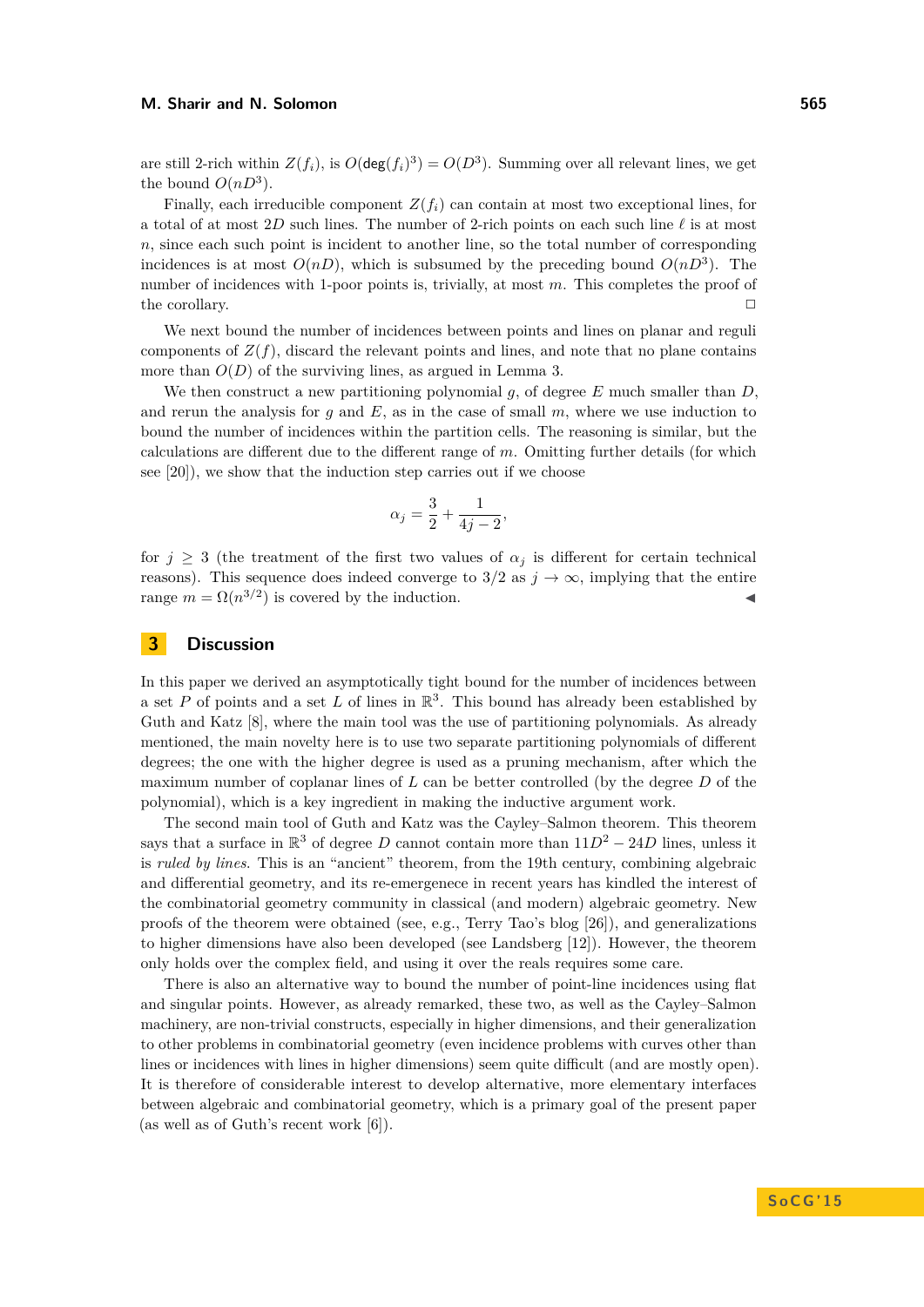In this regard, one could perhaps view Lemma [5](#page-5-1) and Corollary [9](#page-11-0) as certain weaker analogs of the Cayley–Salmon theorem, which are nevertheless easier to derive, without having to use differential geometry. Some of the tools in Guth's paper [\[6\]](#page-14-1) might also be interpreted as such weaker variants of the Cayley–Salmon theory. It would be interesting to see suitable extensions of these tools to higher dimensions.

Besides the intrinsic interest in simplifying the Guth–Katz analysis, the present work has been motivated by our study of incidences between points and lines in four dimensions. This has begun in a year-old companion paper [\[18\]](#page-14-9), where we have used the the polynomial partitioning method, with a polynomial of constant degree. This, similarly to Guth's work in three dimensions [\[6\]](#page-14-1), has resulted in a slightly weaker bound and considerably stricter assumptions concerning the input set of lines. In a more involved follow-up study [\[19\]](#page-14-6), we have managed to improve the bound, and to get rid of the restrictive assumptions, using two partitioning steps, with polynomials of non-constant degrees, as in the present paper. However, the analysis in [\[19\]](#page-14-6) is not as simple as in the present paper, because, even though there are generalizations of the Cayley–Salmon theorem to higher dimensions (due to Landsberg, as mentioned above), it turns out that a thorough investigation of the variety of lines fully contained in a given hypersurface of non-constant degree, is a fairly intricate and challenging problem, raising many deep questions in algebraic geometry, some of which are still unresolved.

One potential application of the techniques used in this paper, mainly the interplay between partitioning polynomials of different degrees, is to the problem, recently studied by Sharir, Sheffer and Zahl [\[17\]](#page-14-8), of bounding the number of incidences between points and circles in  $\mathbb{R}^3$ . That paper uses a partitioning polynomial of constant degree, and, as a result, the term that caters to incidences within lower-dimensional spaces (such as our term  $m^{2/3}n^{1/3}s^{1/3}$  does not go well through the induction mechanism, and consequently the bound derived in [\[17\]](#page-14-8) was weaker. We believe that our technique can improve the bound of [\[17\]](#page-14-8) in terms of this "lower-dimensional" term.

A substantial part of the present paper (half of the proof of the theorem) was devoted to the treatment of the case  $m > n^{3/2}$ . However, under the appropriate assumptions, the number of points incident to at least two lines was shown by Guth and Katz [\[8\]](#page-14-0) to be bounded by  $O(n^{3/2})$ . A recent note by Kollár [\[11\]](#page-14-23) gives a simplified proof, including an explicit multiplicative constant. In his work, Kollár does not use partitioning polynomials, but employs more advanced algebraic geometric tools, like the *arithmetic genus* of a curve, which serves as an upper bound for the number of singular points. If we accept (pedagogically) the upper bound  $O(n^{3/2})$  for the number of 2-rich points as a "black box", the regime in which  $m > n^{3/2}$  becomes irrelevant, and can be discarded from the analysis, thus greatly simplifying the paper.

A challenging problem is thus to find an elementary proof that the number of points incident to at least two lines is  $O(n^{3/2})$  (e.g., without the use of the Cayley–Salmon theorem or the tools used by Kollár). Another challenging (and probably harder) problem is to improve the bound of Guth and Katz when the bound *s* on the maximum number of mutually coplanar lines is  $\ll n^{1/2}$ : In their original derivation, Guth and Katz [\[8\]](#page-14-0) consider mainly the case  $s = n^{1/2}$ , and the lower bound constrcution in [\[8\]](#page-14-0) also has  $s = n^{1/2}$ . Another natural further research direction is to find further applications of partitioning polynomials of intermediate degrees.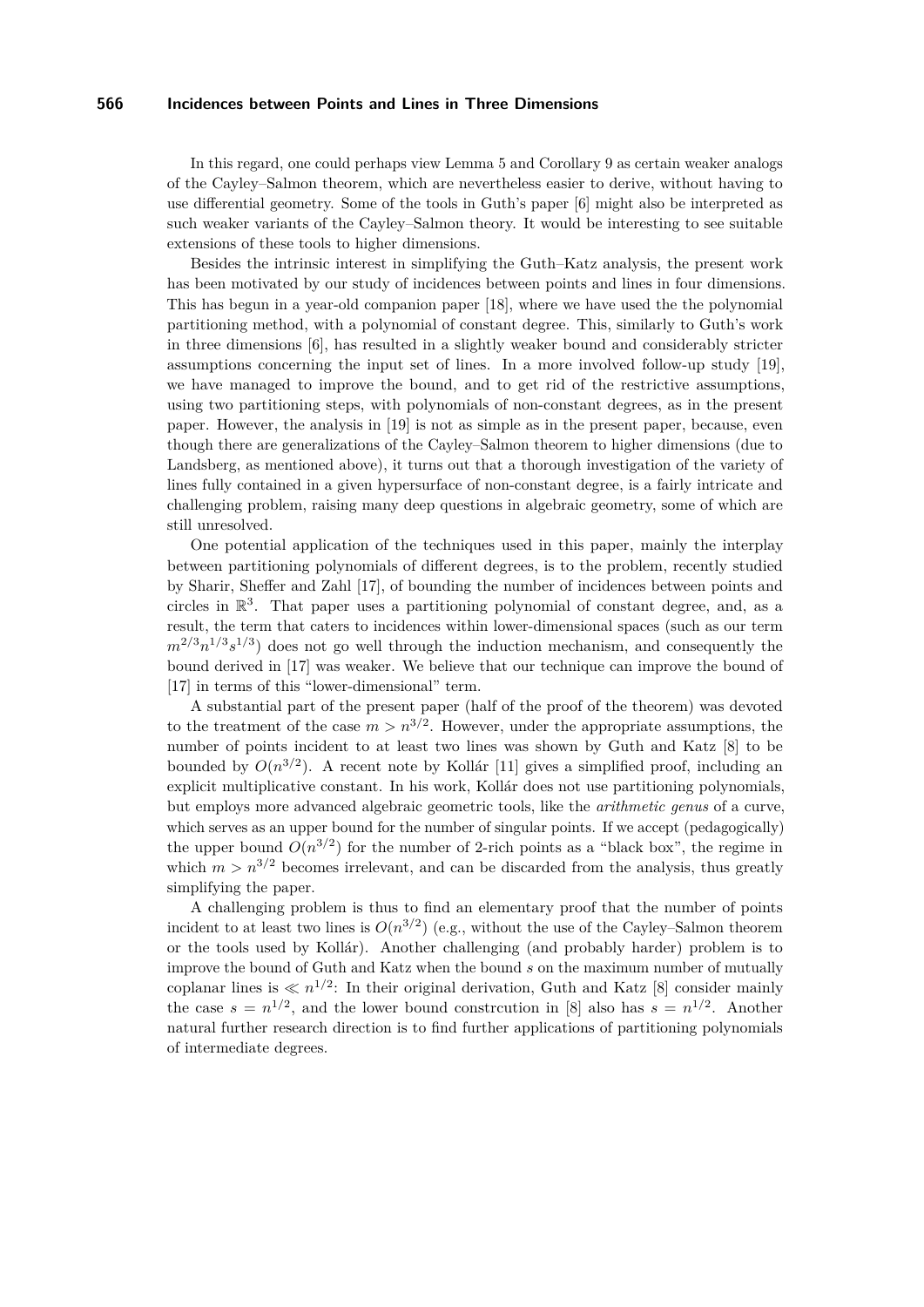### **References**

- <span id="page-14-16"></span>**1** S. Basu and M. Sombra, Polynomial partitioning on varieties and point-hypersurface incidences in four dimensions, in arXiv:1406.2144.
- <span id="page-14-11"></span>**2** K. Clarkson, H. Edelsbrunner, L. Guibas, M. Sharir and E. Welzl, Combinatorial complexity bounds for arrangements of curves and spheres, *Discrete Comput. Geom.* 5 (1990), 99–160.
- <span id="page-14-17"></span>**3** D. Cox, J. Little and D. O'Shea, *Ideals, Varieties, and Algorithms: An Introduction to Computational Algebraic Geometry and Commutative Algebra,* Springer Verlag, Heidelberg, 2007.
- <span id="page-14-5"></span>**4** G. Elekes, H. Kaplan and M. Sharir, On lines, joints, and incidences in three dimensions, *J. Combinat. Theory, Ser. A* 118 (2011), 962–977. Also in arXiv:0905.1583.
- <span id="page-14-3"></span>**5** P. Erdős, On sets of distances of *n* points, *Amer. Math. Monthly* 53 (1946), 248–250.
- <span id="page-14-1"></span>**6** L. Guth, Distinct distance estimates and low-degree polynomial partitioning, in arXiv:1404.2321.
- <span id="page-14-4"></span>**7** L. Guth and N. H. Katz, Algebraic methods in discrete analogs of the Kakeya problem, *Advances Math.* 225 (2010), 2828–2839. Also in arXiv:0812.1043v1.
- <span id="page-14-0"></span>**8** L. Guth and N. H. Katz, On the Erdős distinct distances problem in the plane, *Annals Math.* 181 (2015), 155–190. Also in arXiv:1011.4105.
- <span id="page-14-13"></span>**9** H. Kaplan, J. Matoušek, Z. Safernová and M. Sharir, Unit distances in three dimensions, *Combinat. Probab. Comput.* 21 (2012), 597–610. Also in arXiv:1107.1077.
- <span id="page-14-14"></span>**10** H. Kaplan, J. Matoušek and M. Sharir, Simple proofs of classical theorems in discrete geometry via the Guth–Katz polynomial partitioning technique, *Discrete Comput. Geom.* 48 (2012), 499–517. Also in arXiv:1102.5391.
- <span id="page-14-23"></span>**11** J. Kollár, Szemerédi–Trotter-type theorems in dimension 3, in arXiv:1405.2243.
- <span id="page-14-22"></span>**12** J. M. Landsberg, is a linear space contained in a submanifold? On the number of derivatives needed to tell, *J. Reine Angew. Math.* 508 (1999), 53–60.
- <span id="page-14-12"></span>**13** J. Pach and M. Sharir, Geometric incidences, in *Towards a Theory of Geometric Graphs* (J. Pach, ed.), *Contemporary Mathematics*, Vol. 342, Amer. Math. Soc., Providence, RI, 2004, pp. 185–223.
- <span id="page-14-18"></span>**14** O. Raz, M. Sharir, and F. De Zeeuw, Polynomials vanishing on Cartesian products: The Elekes–Szabó Theorem revisited, These proceedings.
- <span id="page-14-21"></span>**15** J. Schmid, On the affine Bézout inequality, *Manuscripta Mathematica* 88(1) (1995), 225– 232.
- <span id="page-14-7"></span>16 M. Sharir, A. Sheffer, and N. Solomon, Incidences with curves in  $\mathbb{R}^d$ , manuscript, 2014.
- <span id="page-14-8"></span>**17** M. Sharir, A. Sheffer, and J. Zahl, Improved bounds for incidences between points and circles, *Combinat. Probab. Comput.*, in press. Also in *Proc. 29th ACM Symp. on Computational Geometry* (2013), 97–106, and in arXiv:1208.0053.
- <span id="page-14-9"></span>18 M. Sharir and N. Solomon, Incidences between points and lines in  $\mathbb{R}^4$ , *Proc. 30th Annu. ACM Sympos. Comput. Geom.*, 2014, 189–197.
- <span id="page-14-6"></span>**19** M. Sharir and N. Solomon, Incidences between points and lines in four dimensions, in arXiv:1411.0777.
- <span id="page-14-19"></span>**20** M. Sharir and N. Solomon, Incidences between points and lines in three dimensions, in arXiv:1501.02544.
- <span id="page-14-20"></span>**21** M. Sharir and N. Solomon, Incidences between points and lines on a two-dimensional variety, manuscript, 2014. in arXiv:1501.01670.
- <span id="page-14-15"></span>**22** J. Solymosi and T. Tao, An incidence theorem in higher dimensions, *Discrete Comput. Geom.* 48 (2012), 255–280.
- <span id="page-14-10"></span>**23** L. Székely, Crossing numbers and hard Erdős problems in discrete geometry, *Combinat. Probab. Comput.* **6** (1997), 353–358.
- <span id="page-14-2"></span>**24** E. Szemerédi and W. T. Trotter, Extremal problems in discrete geometry, *Combinatorica* 3 (1983), 381–392.